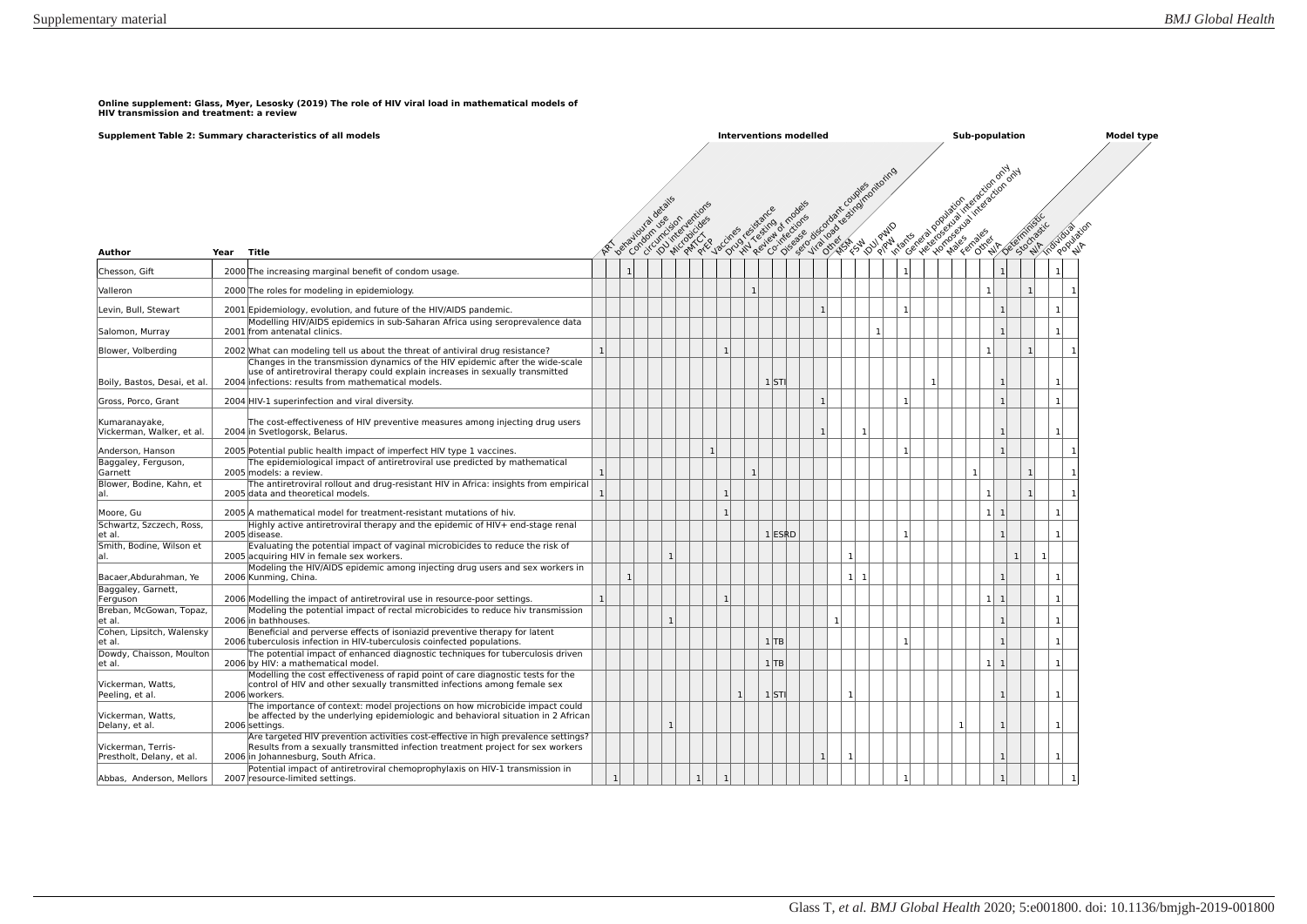| Andersson,<br>Owens, Vardas, et al.    | Predicting the impact of a partially effective HIV vaccine and subsequent risk<br>behavior change on the heterosexual HIV epidemic in low- and middle-income<br>2007 countries: A South African example. |              |              |              |           |              |              |              |              |              |             |                |              |              |    |              |                |  |                |                |                |              |                |
|----------------------------------------|----------------------------------------------------------------------------------------------------------------------------------------------------------------------------------------------------------|--------------|--------------|--------------|-----------|--------------|--------------|--------------|--------------|--------------|-------------|----------------|--------------|--------------|----|--------------|----------------|--|----------------|----------------|----------------|--------------|----------------|
| Boily, Lowndes,<br>Vickerman, et al.   | Evaluating large-scale HIV prevention interventions: study design for an<br>2007 integrated mathematical modelling approach.                                                                             |              |              |              |           |              |              |              |              |              |             | $\mathbf{1}$   |              |              |    | $\mathbf{1}$ |                |  |                | $\mathbf{1}$   |                |              | $\mathbf{1}$   |
| Coffee, Lurie, Garnett                 | 2007 Modelling the impact of migration on the HIV epidemic in South Africa.                                                                                                                              |              | $\mathbf{1}$ |              |           |              |              |              |              |              |             | $\mathbf{1}$   |              |              |    |              |                |  |                | $\mathbf{1}$   |                |              | $\mathbf{1}$   |
| Fung, Guinness,<br>Vickerman, et al.   | Modelling the impact and cost-effectiveness of the HIV intervention programme<br>2007 amongst commercial sex workers in Ahmedabad, Gujarat, India.                                                       |              | $\mathbf{1}$ |              |           |              |              |              |              |              |             |                | $\mathbf{1}$ |              |    |              |                |  |                | $\overline{1}$ |                |              | 1              |
| Johnson, Bekker,                       | HIV/AIDS vaccination in adolescents would be efficient and practical when                                                                                                                                |              |              |              |           |              |              |              |              |              |             |                |              |              |    |              |                |  |                |                |                |              |                |
| Dorrington                             | 2007 vaccine supplies are limited.<br>Modelling the public health impact of male circumcision for HIV prevention in                                                                                      |              |              |              |           |              |              | $\mathbf{1}$ |              |              |             |                |              |              |    | $\mathbf{1}$ |                |  |                | $\mathbf{1}$   |                |              | $\mathbf{1}$   |
| Nagelkerke, Moses, de<br>Vlas et al.   | 2007 high prevalence areas in Africa.                                                                                                                                                                    |              |              | $\mathbf{1}$ |           |              |              |              |              |              |             |                | $\mathbf{1}$ |              |    |              |                |  |                | $\mathbf{1}$   |                |              | $\mathbf{1}$   |
| Nattrass                               | Modelling the relationship between antiretroviral treatment and HIV prevention:<br>limitations of the Spectrum AIDS Impact Model in a changing policy<br>2007 environment.                               | $\mathbf{1}$ |              |              |           |              |              |              |              |              |             |                |              |              |    | $\mathbf{1}$ |                |  |                | $\mathbf{1}$   |                |              | $\mathbf{1}$   |
| Rong, Feng, Perelson                   | 2007 Emergence of HIV-1 drug resistance during antiretroviral treatment.                                                                                                                                 | $\mathbf{1}$ |              |              |           |              |              |              | $\mathbf{1}$ |              |             |                |              |              |    |              |                |  | 1 <sup>1</sup> | $\mathbf{1}$   |                |              | $\mathbf{1}$   |
| Sendi, Gunthard, Simcock,              | Cost-effectiveness of genotypic antiretroviral resistance testing in HIV-infected                                                                                                                        |              |              |              |           |              |              |              |              |              |             |                |              |              |    |              |                |  |                |                |                |              |                |
| et al.<br>Van geertruyden,             | 2007 patients with treatment failure.                                                                                                                                                                    |              |              |              |           |              |              |              |              |              |             | $\mathbf{1}$   |              |              |    | 1            |                |  |                |                | $\mathbf{1}$   | 1            |                |
| D'Alessandro                           | 2007 Malaria and HIV: a silent alliance.                                                                                                                                                                 |              |              |              |           |              |              |              |              |              | 1 1 malaria |                |              |              |    |              |                |  | $\mathbf{1}$   |                | 1              |              |                |
| Abu-Raddad, Longini, Jr.               | 2008 No HIV stage is dominant in driving the HIV epidemic in sub-Saharan Africa.                                                                                                                         |              |              |              |           |              |              |              |              |              |             | 1              |              |              |    | $\mathbf{1}$ |                |  |                | $\mathbf{1}$   |                |              | $\mathbf{1}$   |
| Atashili, Kalilani, Seksaria<br>et al. | Potential impact of infant feeding recommendations on mortality and HIV-<br>2008 infection in children born to HIV-infected mothers in Africa: a simulation.                                             |              |              |              |           |              |              |              |              |              |             |                |              |              | -1 |              |                |  |                | $\mathbf{1}$   |                |              | $\mathbf{1}$   |
| Bacaer, Ouifki, Pretorius,             |                                                                                                                                                                                                          |              |              |              |           |              |              |              |              |              |             |                |              |              |    |              |                |  |                |                |                |              |                |
| et al.                                 | 2008 Modeling the joint epidemics of TB and HIV in a South African township.<br>Using mathematical modelling to investigate the plausibility of attributing                                              |              |              |              |           |              |              |              |              |              | 1 TB        |                |              |              |    |              |                |  |                | $\mathbf{1}$   |                |              | 1              |
| Boily, Pickles, Vickerman,<br>et al.   | observed antenatal clinic declines to a female sex worker intervention in<br>2008 Karnataka state, India.                                                                                                |              |              |              |           |              |              |              |              |              |             | $\mathbf{1}$   | $\mathbf{1}$ |              | 1  |              |                |  |                | $\mathbf{1}$   |                |              | 1              |
| Deering, Vickerman,<br>Moses, et al.   | The impact of out-migrants and out-migration on the HIV/AIDS epidemic: a case<br>2008 study from south-west India.                                                                                       |              |              |              |           |              |              |              |              |              |             | 1              |              |              |    |              | $\mathbf{1}$   |  |                | $\mathbf{1}$   |                |              | 1              |
| Dowdy, Chaisson,<br>Maartens, et al.   | Impact of enhanced tuberculosis diagnosis in South Africa: a mathematical<br>2008 model of expanded culture and drug susceptibility testing.                                                             |              |              |              |           |              |              |              |              |              | 1 TB        |                |              |              |    |              |                |  | 1              | $\mathbf{1}$   |                |              | 1              |
| Hallett, Singh, Smith, et<br>lal       | Understanding the impact of male circumcision interventions on the spread of<br>2008 HIV in southern Africa.                                                                                             |              |              | $\mathbf{1}$ |           |              |              |              |              |              |             |                |              |              |    |              | $\mathbf{1}$   |  |                | $\mathbf{1}$   |                |              | 1              |
| Lima, Johnston, Hogg, et<br>lal.       | Expanded access to highly active antiretroviral therapy: a potentially powerful<br>2008 strategy to curb the growth of the HIV epidemic.                                                                 | $\mathbf{1}$ |              |              |           |              |              |              |              |              |             |                |              |              |    | 1            |                |  |                | $\mathbf{1}$   |                |              | 1              |
| Londish, Murray                        | Significant reduction in HIV prevalence according to male circumcision<br>2008 intervention in sub-Saharan Africa.                                                                                       |              |              | $\mathbf{1}$ |           |              |              |              |              |              |             |                |              |              |    | $\mathbf{1}$ |                |  |                | $\overline{1}$ |                |              | $\mathbf{1}$   |
| Phillips, Pillay, Miners, et<br>al.    | Outcomes from monitoring of patients on antiretroviral therapy in resource-<br>limited settings with viral load, CD4 cell count, or clinical observation alone: a<br>2008 computer simulation model.     |              |              |              |           |              |              |              |              |              |             | 1 <sup>1</sup> |              |              |    | $\mathbf{1}$ |                |  |                |                | $\mathbf{1}$   | $\mathbf{1}$ |                |
| Vissers, Voeten,<br>Nagelkerke, et al. | 2008 The impact of pre-exposure prophylaxis                                                                                                                                                              |              |              | $\mathbf{1}$ |           |              | $\mathbf{1}$ |              |              |              |             |                | $\mathbf{1}$ |              |    | 1            |                |  |                | $\mathbf{1}$   |                |              | $\mathbf{1}$   |
| Walker, Hallett, White, et             | Interpreting declines in HIV prevalence: impact of spatial aggregation and                                                                                                                               |              |              |              |           |              |              |              |              |              |             |                |              |              |    |              |                |  |                |                |                |              |                |
| lal.                                   | 2008 migration on expected declines in prevalence.                                                                                                                                                       |              |              |              |           |              |              |              |              |              |             | 1              |              |              |    |              | $\mathbf{1}$   |  |                | $\mathbf{1}$   |                |              | 1              |
| Wilson, Law, Grulich, et al.           | 2008 Relation between HIV viral load and infectiousness: a model-based analysis.                                                                                                                         |              |              |              |           |              |              |              |              |              |             | $\mathbf{1}$   |              |              |    |              | $\mathbf{1}$   |  |                | $\overline{1}$ |                |              | $\mathbf{1}$   |
| Wilson, Coplan, Wainberg<br>let al.    | The paradoxical effects of using antiretroviral-based microbicides to control HIV<br>2008 epidemics.                                                                                                     |              |              |              |           | $\mathbf{1}$ |              |              | $\mathbf{1}$ |              |             |                |              |              |    |              | $\mathbf{1}$   |  |                |                | $\overline{1}$ | $\mathbf{1}$ |                |
| Alsallag, Cash, Weiss, et<br>lal.      | Quantitative assessment of the role of male circumcision in HIV epidemiology at<br>2009 the population level.                                                                                            |              |              | $\mathbf{1}$ |           |              |              |              |              |              |             |                |              |              |    | $\mathbf{1}$ |                |  |                | $\mathbf{1}$   |                |              | 1              |
| Basu, Maru, Poolman et al              | Primary and secondary tuberculosis preventive treatment in HIV clinics:<br>2009 simulating alternative strategies.                                                                                       | $\mathbf{1}$ |              |              |           |              |              |              |              |              | 1 TB        | $\mathbf{1}$   |              |              |    |              |                |  |                | $\mathbf{1}$   |                |              | 1 <sup>1</sup> |
| Casals, Guzman, Cayla                  | 2009 [Mathematical models used in the study of infectious diseases].                                                                                                                                     |              |              |              |           |              |              |              |              | $\mathbf{1}$ |             |                |              |              |    |              |                |  | $\mathbf{1}$   |                | $\mathbf{1}$   |              |                |
| Cassels, Pearson, Kurth,<br>et al.     | Discussion and revision of the mathematical modeling tool described in the<br>2009 previously published article                                                                                          |              | $\mathbf{1}$ |              |           |              |              |              |              |              |             |                |              |              |    |              |                |  |                | $\overline{1}$ |                |              | 1              |
| Cassels, Menza,<br>Goodreau, et al.    | HIV serosorting as a harm reduction strategy: evidence from Seattle,<br>2009 Washington.                                                                                                                 |              | $\mathbf{1}$ |              |           |              |              |              |              |              |             |                | 1            |              |    |              |                |  |                | $\mathbf{1}$   |                |              | 1              |
| Hallett, Gregson,<br>Mugurungi, et al. | Assessing evidence for behaviour change affecting the course of HIV epidemics:<br>a new mathematical modelling approach and application to data from<br>2009 Zimbabwe.                                   |              |              |              |           |              |              |              |              |              |             | $\mathbf{1}$   |              |              |    |              | 1 <sup>1</sup> |  |                | $\mathbf{1}$   |                |              | 1              |
| Kwon, Iversen, Maher, et<br>lal.       | The impact of needle and syringe programs on HIV and HCV transmissions in<br>2009 injecting drug users in Australia: a model-based analysis.                                                             |              |              |              | $\vert$ 1 |              |              |              |              |              | $1$ HCV     |                |              | $\mathbf{1}$ |    |              |                |  |                | $\mathbf{1}$   |                |              | $\mathbf{1}$   |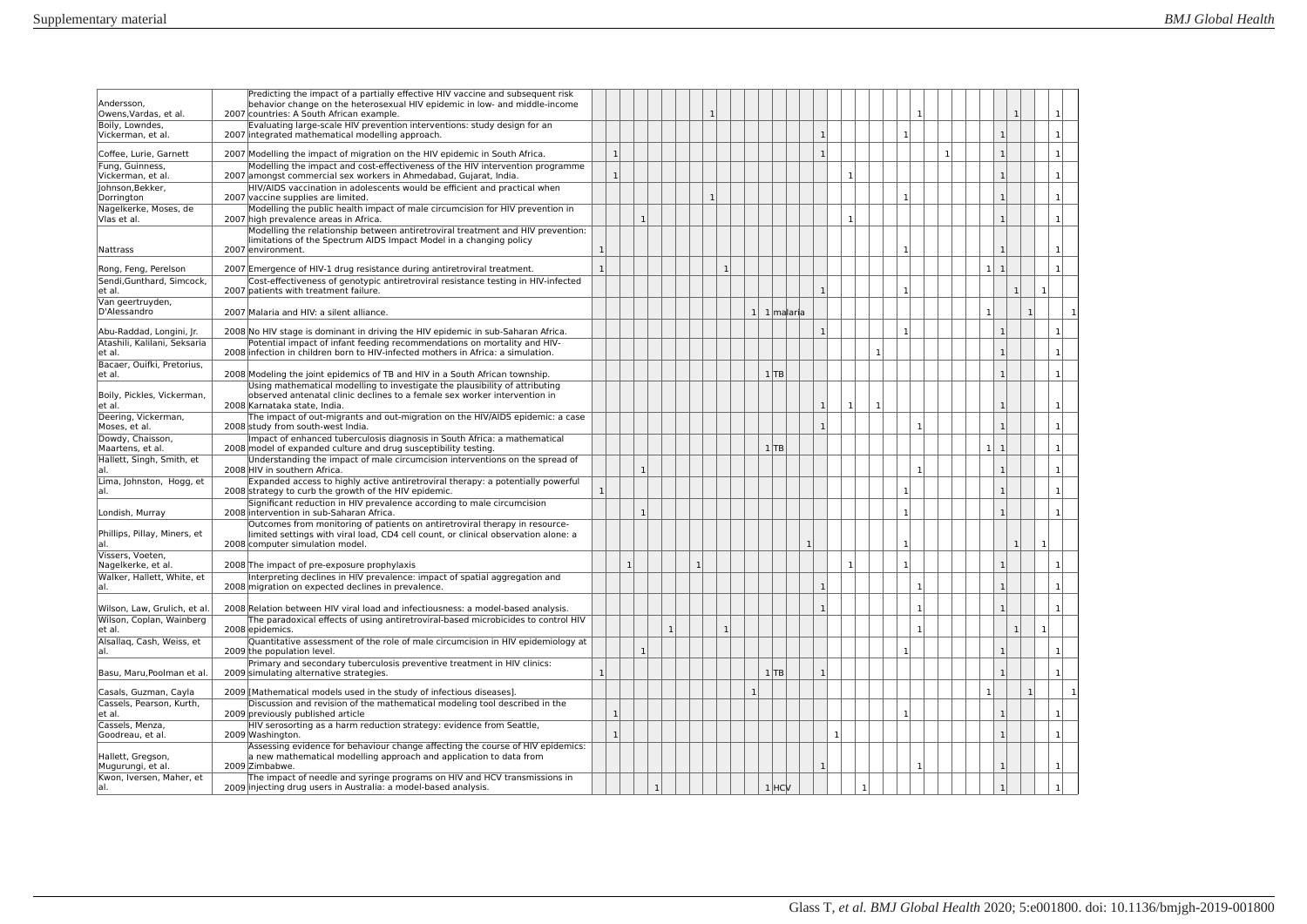| Lou, Wu, Chen, et al.                             | A sex-role-preference model for HIV transmission among men who have sex with<br>2009 men in China.                                                                                        |                |              |              |  | $\mathbf{1}$ |                |              |           |              |              |              |              |              |              | $\mathbf{1}$               |                |                      | 1              |
|---------------------------------------------------|-------------------------------------------------------------------------------------------------------------------------------------------------------------------------------------------|----------------|--------------|--------------|--|--------------|----------------|--------------|-----------|--------------|--------------|--------------|--------------|--------------|--------------|----------------------------|----------------|----------------------|----------------|
| Nagelkerke, de Vlas, Jha,<br>et al.               | Heterogeneity in host HIV susceptibility as a potential contributor to recent HIV<br>2009 prevalence declines in Africa.                                                                  |                |              |              |  |              |                |              |           | $\mathbf{1}$ |              |              | $\mathbf{1}$ |              |              | $\overline{1}$             |                |                      | $\mathbf{1}$   |
| Pan, Wu                                           | 2009 Population profiling in China by gender and age: implication for HIV incidences.                                                                                                     |                |              |              |  |              |                |              |           | $\mathbf{1}$ |              |              | $\mathbf{1}$ |              |              | 1                          |                |                      | $\mathbf{1}$   |
| Rao, Thomas, Sudhakar<br>et al.                   | HIV/AIDS epidemic in India and predicting the impact of the national response:<br>2009 mathematical modeling and analysis.                                                                |                |              |              |  |              |                |              |           | $\mathbf{1}$ |              |              | $\mathbf{1}$ |              |              | $\overline{1}$             |                |                      | 1              |
| Smith, Li, Gordon et al.                          | 2009 Can we spend our way out of the AIDS epidemic? A world halting AIDS model.                                                                                                           |                |              |              |  |              |                |              |           | $\mathbf{1}$ |              |              | $\mathbf{1}$ |              |              | $\overline{1}$             |                |                      | 1              |
|                                                   | Preventing sexually transmitted infections among incarcerated men who have                                                                                                                |                |              |              |  |              |                |              |           |              |              |              |              |              |              |                            |                |                      |                |
| Tuli, Kerndt<br>UNAIDS/WHO/SACEMA                 | 2009 sex with men: a cost-effectiveness analysis.<br>Male circumcision for HIV prevention in high HIV prevalence settings: what can                                                       | $\mathbf{1}$   | $\mathbf{1}$ |              |  |              |                |              |           |              | $\mathbf{1}$ |              |              |              |              | $\overline{1}$             |                |                      | $\mathbf{1}$   |
| Expert modelling group                            | 2009 mathematical modelling contribute to informed decision making?                                                                                                                       |                |              | $\mathbf{1}$ |  |              |                |              |           |              |              |              |              |              |              | $1\vert$<br>$\overline{1}$ |                |                      | $\mathbf{1}$   |
| Wilson, Hoare, Regan et<br>al.                    | Importance of promoting HIV testing for preventing secondary transmissions:<br>2009 modelling the Australian HIV epidemic among men who have sex with men.                                |                |              |              |  |              |                | -1           |           |              | $\mathbf{1}$ |              |              |              |              |                            | -1             | -1                   |                |
| Akpa, Oyejola                                     | Mathematical modeling of the epidemiology and the transmission dynamics of<br>2010 HIV/AIDS infections in Nigeria.                                                                        |                |              |              |  |              |                |              |           | $\mathbf{1}$ |              |              | $\mathbf{1}$ |              |              |                            | $\mathbf{1}$   |                      | $\mathbf{1}$   |
| Akpa, Oyejola                                     | Modeling the transmission dynamics of HIV/AIDS epidemics: an introduction and<br>2010 a review.                                                                                           |                |              |              |  |              |                | $\mathbf{1}$ |           |              |              |              |              |              | $\mathbf{1}$ |                            | 1              |                      |                |
| Bacaer, Pretorius, Auvert                         | An age-structured model for the potential impact of generalized access to<br>2010 antiretrovirals on the South African HIV epidemic.                                                      | $\overline{1}$ | $\mathbf{1}$ |              |  |              |                |              |           |              |              |              | $\mathbf{1}$ |              |              |                            | $\overline{1}$ |                      | $\mathbf{1}$   |
| Baggaley, Fraser                                  | Modelling sexual transmission of HIV: testing the assumptions, validating the<br>2010 predictions.                                                                                        |                |              |              |  |              |                |              |           | $\mathbf{1}$ |              |              |              |              | $\mathbf{1}$ |                            | $\mathbf{1}$   |                      | $\mathbf{1}$   |
| Bezemer, de Wolf,<br>Boerlijst, et al.            | 27 years of the HIV epidemic amongst men having sex with men in the<br>2010 Netherlands: an in depth mathematical model-based analysis.                                                   | $\mathbf{1}$   |              |              |  |              |                |              |           |              | $\mathbf{1}$ |              |              |              |              | $\mathbf{1}$               |                |                      | 1              |
| Dimitrov, Masse, Boily                            | Who will Benefit from a Wide-Scale Introduction of Vaginal Microbicides in<br>2010 Developing Countries?                                                                                  |                |              |              |  |              |                |              |           |              |              |              | $\mathbf{1}$ |              |              | $\mathbf{1}$               |                |                      | 1              |
| Hsieh, Wang, de Arazoza<br>et al.                 | Modeling secondary level of HIV contact tracing: its impact on HIV intervention<br>2010 in Cuba.                                                                                          |                |              |              |  |              |                |              |           | $\mathbf{1}$ |              |              | $\mathbf{1}$ |              |              | $\mathbf{1}$               |                |                      | $\mathbf{1}$   |
| Johnston, Levy, Lima, et<br>al.                   | Expanding access to HAART: a cost-effective approach for treating and<br>2010 preventing HIV.                                                                                             | $\mathbf{1}$   |              |              |  |              |                |              |           |              |              |              | $\mathbf{1}$ |              |              |                            |                | 1 <sup>1</sup><br>-1 |                |
| Londish, Templeton,<br>Regan, et al.              | Minimal impact of circumcision on HIV acquisition in men who have sex with<br>2010 men.                                                                                                   |                |              | $\mathbf{1}$ |  |              |                |              |           | 1            | 1            |              |              |              |              | $\mathbf{1}$               |                |                      | $\mathbf{1}$   |
| Long, Brandeau, Owens                             | The cost-effectiveness and population outcomes of expanded HIV screening and<br>2010 antiretroviral treatment in the United States.                                                       | $\mathbf{1}$   |              |              |  |              |                |              |           |              | $\mathbf{1}$ | $\mathbf{1}$ |              |              |              | $\mathbf{1}$               |                |                      | 1              |
| Marks, Pillay, McLean                             | 2010 The effect of intrinsic stochasticity on transmitted HIV drug resistance patterns.                                                                                                   |                |              |              |  |              | $\mathbf{1}$   |              |           |              |              |              |              |              |              | $\mathbf{1}$               | $\overline{1}$ | $\mathbf{1}$         |                |
| McCabe, Goldie, Fisman                            | The cost-effectiveness of directly observed highly-active antiretroviral therapy<br>2010 in the third trimester in HIV-infected pregnant women.                                           |                |              |              |  |              |                |              |           |              |              |              |              |              |              |                            | $\overline{1}$ |                      |                |
| Mesa-Mazo, Vergano-                               |                                                                                                                                                                                           |                |              |              |  |              |                |              |           |              |              |              |              |              |              |                            |                |                      |                |
| Salazar, Sanchez-Botero<br>et al.                 | [A mathematical model representing HIV/AIDS transmission dynamics in a<br>2010 sexually-active population].                                                                               |                |              |              |  |              |                |              |           | $\mathbf{1}$ |              |              | -1           |              |              | $\mathbf{1}$               |                |                      | 1              |
| Pretorius, Stover,<br>Bollinger, et al.           | 2010 Evaluating the cost-effectiveness of pre-exposure prophylaxis                                                                                                                        |                |              |              |  | $\mathbf{1}$ |                |              |           |              |              |              | $\mathbf{1}$ |              |              | $\mathbf{1}$               |                |                      | $\mathbf{1}$   |
| Reidy, Goodreau                                   | The role of commercial sex venues in the HIV epidemic among men who have<br>2010 sex with men.                                                                                            |                |              |              |  |              |                |              |           | 1            | $\mathbf{1}$ |              |              |              |              | $\mathbf{1}$               |                |                      | $\mathbf{1}$   |
| Supervie, Garcia-Lerma,                           |                                                                                                                                                                                           |                |              |              |  |              |                |              |           |              |              |              |              |              |              |                            |                |                      |                |
| Heneine et al.                                    | 2010 HIV, transmitted drug resistance, and the paradox of preexposure prophylaxis.                                                                                                        |                |              |              |  | $\mathbf{1}$ | $\overline{1}$ |              |           |              | $\mathbf{1}$ |              |              |              |              |                            | $\overline{1}$ | $\mathbf{1}$         |                |
| Vickerman, Ndowa,<br>O'Farrell, et al.            | Using mathematical modelling to estimate the impact of periodic presumptive<br>treatment on the transmission of sexually transmitted infections and HIV among<br>2010 female sex workers. |                |              |              |  |              |                |              | 1ST       |              | $\mathbf{1}$ |              |              |              |              | $\overline{1}$             |                |                      | $\mathbf{1}$   |
| Walensky, Wood,<br>Ciaranello, et al.             | Scaling up the 2010 World Health Organization HIV Treatment Guidelines in<br>2010 resource-limited settings: a model-based analysis.                                                      | $\mathbf{1}$   |              |              |  |              |                |              |           |              |              |              |              |              |              | $\mathbf{1}$               | $\mathbf{1}$   | $\mathbf{1}$         |                |
| Abbas, Hood, Wetzel et<br>al.                     | Factors influencing the emergence and spread of HIV drug resistance arising<br>2011 from rollout of antiretroviral pre-exposure prophylaxis                                               |                |              |              |  | $\mathbf{1}$ | $\mathbf{1}$   |              |           |              |              |              | $\mathbf{1}$ |              |              |                            | $\mathbf{1}$   |                      | 1 <sup>1</sup> |
| Cambiano, Phillips                                | 2011 Modelling the impact of treatment with individual antiretrovirals.                                                                                                                   |                |              |              |  |              |                |              |           | $\mathbf{1}$ |              |              |              |              |              | $\mathbf{1}$               | $\mathbf{1}$   |                      | $\mathbf{1}$   |
| Corrales-Alvarez, de la<br>Pava-Salgado, Hurtado- |                                                                                                                                                                                           |                |              |              |  |              |                |              |           |              |              |              |              |              |              |                            |                |                      |                |
| Tobon                                             | 2011 [HIV incidence in cases of tuberculosis in Armenia, Colombia].                                                                                                                       |                |              |              |  |              |                |              | 1 TB      |              |              |              | $\mathbf{1}$ |              |              | $\overline{1}$             |                |                      | $\mathbf{1}$   |
| Cuadros, Crowley,<br>Augustine, et al.            | Effect of variable transmission rate on the dynamics of HIV in sub-Saharan<br>2011 Africa.                                                                                                |                |              |              |  |              |                |              | $1$ $HSV$ |              |              |              | $\mathbf{1}$ |              |              |                            | $\overline{1}$ | $1\vert$             |                |
| Dushoff, Patocs, Shi                              | Modeling the population-level effects of male circumcision as an HIV-preventive<br>2011 measure: a gendered perspective.                                                                  |                |              | $\mathbf{1}$ |  |              |                |              |           |              |              |              |              | $\mathbf{1}$ |              | $\mathbf{1}$               |                |                      | $\mathbf{1}$   |
| Eaton, Hallett, Garnett                           | 2011 Concurrent sexual partnerships and primary HIV infection: a critical interaction.                                                                                                    |                |              |              |  |              |                |              |           |              |              |              |              |              |              |                            | $\overline{1}$ |                      |                |
|                                                   |                                                                                                                                                                                           |                |              |              |  |              |                |              |           |              |              |              |              |              |              |                            |                |                      |                |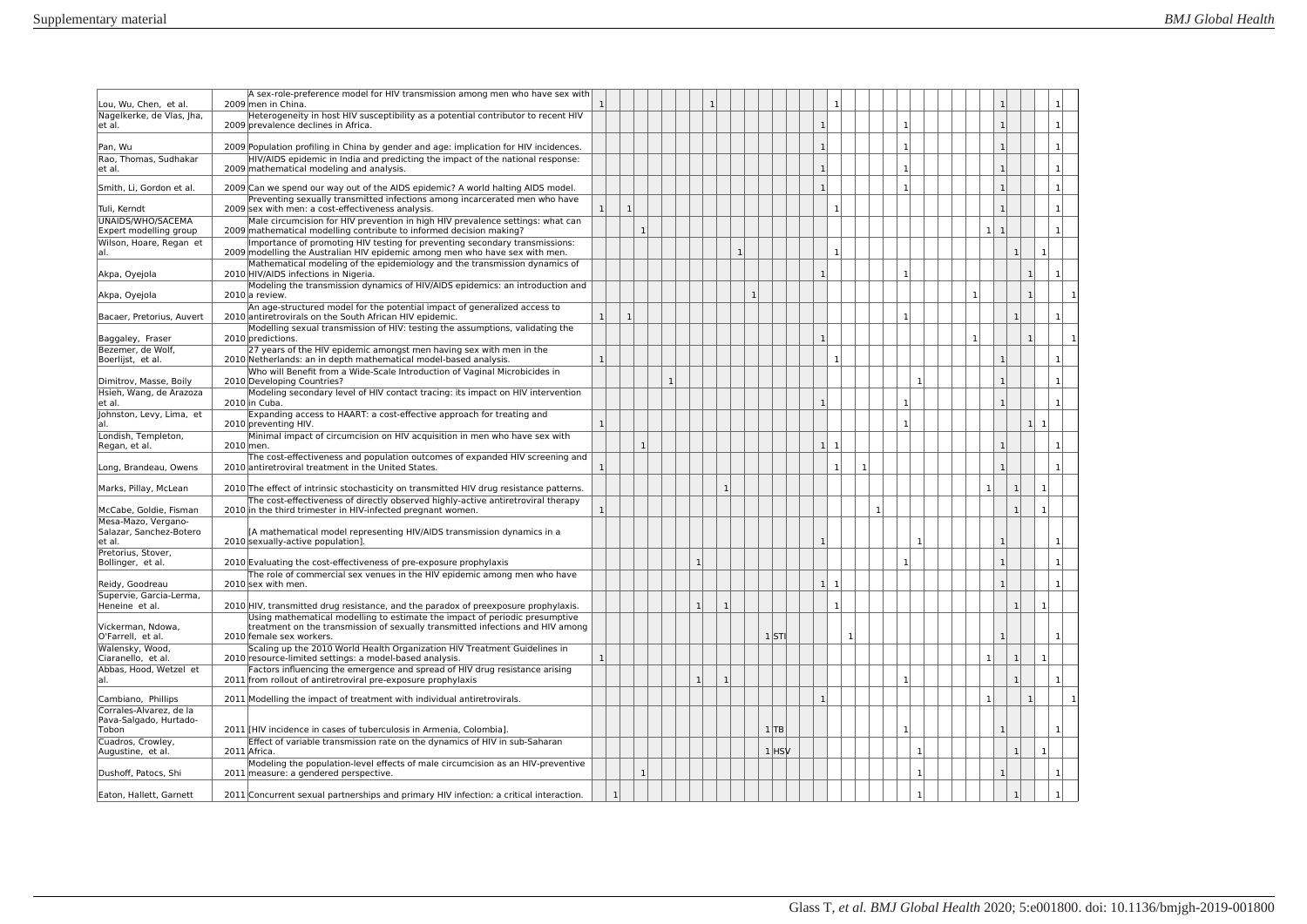| Gray, Zhang, Lupiwa et<br>al                | Forecasting the Population-Level Impact of Reductions in HIV Antiretroviral<br>2011 Therapy in Papua New Guinea.                                                                                                                          | $\mathbf{1}$ |              |   |              |              |              |                    |   |              |              |              |                | $\mathbf{1}$   |              |             |              |                              |                |                                  |                |
|---------------------------------------------|-------------------------------------------------------------------------------------------------------------------------------------------------------------------------------------------------------------------------------------------|--------------|--------------|---|--------------|--------------|--------------|--------------------|---|--------------|--------------|--------------|----------------|----------------|--------------|-------------|--------------|------------------------------|----------------|----------------------------------|----------------|
| Hallett, Baeten, Heffron,<br>et al.         | Optimal uses of antiretrovirals for prevention in HIV-1 serodiscordant<br>2011 heterosexual couples in South Africa: a modelling study.                                                                                                   | 1            |              |   | $\mathbf{1}$ |              |              |                    |   |              |              |              |                |                | -1           |             |              | $\overline{1}$               |                |                                  |                |
| Johnson, White                              | A review of mathematical models of HIV/AIDS interventions and their<br>2011 implications for policy.                                                                                                                                      |              |              |   |              |              | $\mathbf{1}$ |                    |   |              |              |              |                |                |              |             |              | $\mathbf{1}$                 |                | $\mathbf{1}$                     |                |
| Johnson, Dorrington,<br>Bradshaw et al.     | The effect of syndromic management interventions on the prevalence of<br>2011 sexually transmitted infections in South Africa.                                                                                                            |              |              |   |              |              |              | $1$ <sub>STI</sub> |   |              |              |              |                | $\overline{1}$ |              |             |              | $\mathbf{1}$                 |                |                                  | $\mathbf{1}$   |
| Mushayabasa, Tchuenche<br>Bhunu et al.      | 2011 Modeling gonorrhea and HIV co-interaction.                                                                                                                                                                                           |              |              |   |              |              |              | 1 gonorrhea        |   |              |              |              |                |                |              |             |              | 1<br>$\overline{1}$          |                |                                  | $\mathbf{1}$   |
| Phillips, Pillay, Garnett, et<br>al.        | Effect on transmission of HIV-1 resistance of timing of implementation of viral<br>load monitoring to determine switches from first to second-line antiretroviral<br>2011 regimens in resource-limited settings.                          |              |              |   |              |              |              |                    | 1 |              |              |              |                |                | п.           |             |              |                              | 1              | -1                               |                |
| Punyacharoensin,<br>Edmunds, De Angelis et  | Mathematical models for the study of HIV spread and control amongst men who                                                                                                                                                               |              |              |   |              |              |              |                    |   |              |              |              |                |                |              |             |              |                              |                |                                  |                |
| al<br>Shafer, White, Nsubuga,               | 2011 have sex with men.<br>The role of the natural epidemic dynamics and migration in explaining the                                                                                                                                      |              |              |   |              |              |              |                    |   |              | $\mathbf{1}$ |              |                |                |              |             |              |                              |                | $\mathbf{1}$                     |                |
| et al.<br>Walensky, Morris,                 | 2011 course of the HIV epidemic in rural Uganda: a modelling study.<br>Resource utilization and cost-effectiveness of counselor- vs. provider-based                                                                                       |              |              |   |              |              |              |                    |   | $\mathbf{1}$ |              |              |                | $\mathbf{1}$   |              |             |              | $\mathbf{1}$                 |                |                                  | $\mathbf{1}$   |
| Reichmann, et al.<br>Waters, Ostermann.     | 2011 rapid point-of-care HIV screening in the emergency department.<br>A cost-effectiveness analysis of alternative HIV retesting strategies in sub-                                                                                      |              |              |   |              |              |              |                    |   | $\mathbf{1}$ |              |              |                |                |              |             | $\mathbf{1}$ |                              | $\overline{1}$ | $\mathbf{1}$                     |                |
| Reeves, et al.<br>Wilson, Fairley, Sankar,  | 2011 saharan Africa.<br>Replacement of conventional HIV testing with rapid testing: mathematical                                                                                                                                          |              |              |   |              | 1            |              |                    |   |              |              |              |                |                | -1           |             |              | -1                           |                |                                  |                |
| et al.<br>Alarcon, Pun, Gutierrez,          | 2011 modelling to predict the impact on further HIV transmission between men.<br>[Estimation and analysis of HIV incidence in the adult population in Peru: results                                                                       |              |              |   |              | $\mathbf{1}$ |              |                    |   |              | $\mathbf{1}$ |              |                |                |              |             |              |                              |                | 1 <sup>1</sup><br>$\overline{1}$ |                |
| et al.<br>Andrews, Wood, Bekker,            | 2012 of application of the MoT mathematical model].<br>Projecting the benefits of antiretroviral therapy for HIV prevention: the impact of                                                                                                |              |              |   |              |              |              |                    |   | 1 1          | $\mathbf{1}$ |              |                |                | $\mathbf{1}$ |             |              |                              | $\overline{1}$ |                                  |                |
| et al.<br>Barnighausen, Bloom,              | 2012 population mobility and linkage to care.                                                                                                                                                                                             | $\mathbf{1}$ |              |   |              |              |              |                    |   |              |              |              |                | $\mathbf{1}$   |              |             |              | $\overline{1}$               |                |                                  |                |
| Humair<br>de Vos, van der Helm,             | 2012 Economics of antiretroviral treatment vs. circumcision for HIV prevention.<br>Determinants of persistent spread of HIV in HCV-infected populations of injecting                                                                      | $\mathbf{1}$ |              | 1 |              |              |              |                    |   |              |              |              |                | $\mathbf{1}$   |              |             |              | $\mathbf{1}$                 |                |                                  |                |
| Prins et al.                                | 2012 drug users.                                                                                                                                                                                                                          |              |              |   |              |              |              | $1$ $HCV$          |   |              |              | $\mathbf{1}$ |                |                |              |             |              | $\mathbf{1}$                 |                |                                  | $\mathbf{1}$   |
| Estill, Aubriere, Egger, et<br>al.          | Viral load monitoring of antiretroviral therapy, cohort viral load and HIV<br>2012 transmission in Southern Africa: a mathematical modelling analysis.                                                                                    | $\mathbf{1}$ |              |   |              |              |              |                    |   |              |              |              |                |                |              | $1 \vert 1$ |              |                              | $\mathbf{1}$   | $\mathbf{1}$                     |                |
| Johnson, Stinson, Newell,<br>et al.         | The contribution of maternal HIV seroconversion during late pregnancy and<br>2012 breastfeeding to mother-to-child transmission of HIV.                                                                                                   |              |              |   | $\mathbf{1}$ |              |              |                    |   |              |              |              | $\overline{1}$ |                |              |             |              | $\overline{1}$               |                |                                  |                |
| Johnson, Davies, Moultrie,<br>et al.        | The effect of early initiation of antiretroviral treatment in infants on pediatric<br>2012 AIDS mortality in South Africa: a model-based analysis.                                                                                        |              |              |   | $\mathbf{1}$ |              |              |                    |   |              |              |              | $\mathbf{1}$   |                |              |             |              | $\mathbf{1}$                 |                |                                  |                |
| Johnson, Dorrington,<br>Bradshaw et al.     | The role of sexually transmitted infections in the evolution of the South African<br>2012 HIV epidemic.                                                                                                                                   |              |              |   |              |              |              | $1$ STI            |   |              |              |              |                |                | $\mathbf{1}$ |             |              |                              |                |                                  | $\mathbf{1}$   |
| Li, Gilmour, Zhang, et al.                  | The epidemiological impact and cost-effectiveness of HIV testing, antiretroviral<br>2012 treatment and harm reduction programs.                                                                                                           | $\mathbf{1}$ |              |   |              | $\mathbf{1}$ |              |                    |   | $\mathbf{1}$ |              |              |                | $\mathbf{1}$   |              |             |              | $\mathbf{1}$                 |                |                                  | $\mathbf{1}$   |
| Luo, Piovoso, Martinez-<br>Picado et al.    | HIV model parameter estimates from interruption trial data including drug<br>2012 efficacy and reservoir dynamics.                                                                                                                        |              |              |   |              |              |              |                    |   |              |              |              |                | $\mathbf{1}$   |              |             |              | $\mathbf{1}$                 |                |                                  |                |
| Morris, Scott, Wilkin, et al.               | Cost-effectiveness of adding an agent that improves immune responses to initial<br>2012 antiretroviral therapy                                                                                                                            |              |              |   |              |              |              |                    |   | $\mathbf{1}$ |              |              |                |                |              |             |              | $\mathbf{1}$                 | $\mathbf{1}$   | 1                                |                |
| Negoescu.<br>Owens, Brandeau et al.         | Balancing immunological benefits and cardiovascular risks of antiretroviral<br>2012 therapy: when is immediate treatment optimal?                                                                                                         |              |              |   |              |              |              |                    |   |              |              |              |                |                |              |             |              | $\mathbf{1}$                 |                |                                  |                |
| Palombi, Bernava, Nucita,                   | Predicting trends in HIV-1 sexual transmission in sub-Saharan Africa through the<br>Drug Resource Enhancement Against AIDS and Malnutrition model:<br>antiretrovirals for 5 reduction of population infectivity, incidence and prevalence |              |              |   |              |              |              |                    |   |              |              |              |                |                |              |             |              |                              |                |                                  |                |
| et al.<br>Sorensen, Sansom,                 | 2012 at the district level.<br>A mathematical model of comprehensive test-and-treat services and HIV                                                                                                                                      | $\mathbf{1}$ |              |   |              |              |              |                    |   |              |              |              |                |                |              |             |              |                              | $\mathbf{1}$   |                                  |                |
| Brooks, et al.<br>van Sighem, Vidondo,      | 2012 incidence among men who have sex with men in the United States.<br>Resurgence of HIV infection among men who have sex with men in Switzerland:                                                                                       |              |              |   |              |              |              |                    |   |              | $\mathbf{1}$ |              |                |                |              |             |              |                              |                |                                  |                |
| Glass, et al.<br>Vanni, Luz, Grinsztejn, et | 2012 mathematical modelling study.<br>Cervical cancer screening among HIV-infected women: an economic evaluation                                                                                                                          | $\mathbf{1}$ |              |   |              |              |              |                    |   |              | $\mathbf{1}$ |              |                |                |              |             |              |                              |                |                                  |                |
| al.                                         | 2012 in a middle-income country.<br>Universal access to HIV treatment versus universal 'test and treat': transmission.                                                                                                                    |              |              |   |              |              |              | 1 cervical cander  |   |              |              |              |                |                |              |             | $\mathbf{1}$ |                              | $\mathbf{1}$   |                                  |                |
| Wagner, Blower                              | 2012 drug resistance & treatment costs.                                                                                                                                                                                                   |              |              |   |              | $\mathbf{1}$ |              |                    |   |              |              |              |                |                | $\mathbf{1}$ |             |              | $\overline{1}$               |                |                                  |                |
| Zhang, Gray, Wilson                         | Modelling the epidemiological impact of scaling up HIV testing and antiretroviral<br>2012 treatment in China.                                                                                                                             |              |              |   |              |              |              |                    |   |              |              |              |                |                |              |             |              | $\mathbf{1}$<br>$\mathbf{1}$ |                |                                  |                |
| Zhang, Zhong, Romero-<br>Severson, et al.   | Episodic HIV Risk Behavior Can Greatly Amplify HIV Prevalence and the Fraction<br>2012 of Transmissions from Acute HIV Infection.                                                                                                         |              | $\mathbf{1}$ |   |              |              |              |                    |   |              |              |              |                |                |              |             |              | 1<br>$\mathbf{1}$            |                |                                  | $\overline{1}$ |
| Abbas, Glaubius, Mubayi,<br>et al.          | Antiretroviral therapy and pre-exposure prophylaxis: combined impact on HIV<br>2013 transmission and drug resistance in South Africa.                                                                                                     |              |              |   | $\mathbf{1}$ |              |              |                    |   |              |              |              |                |                |              |             |              | 1                            |                |                                  |                |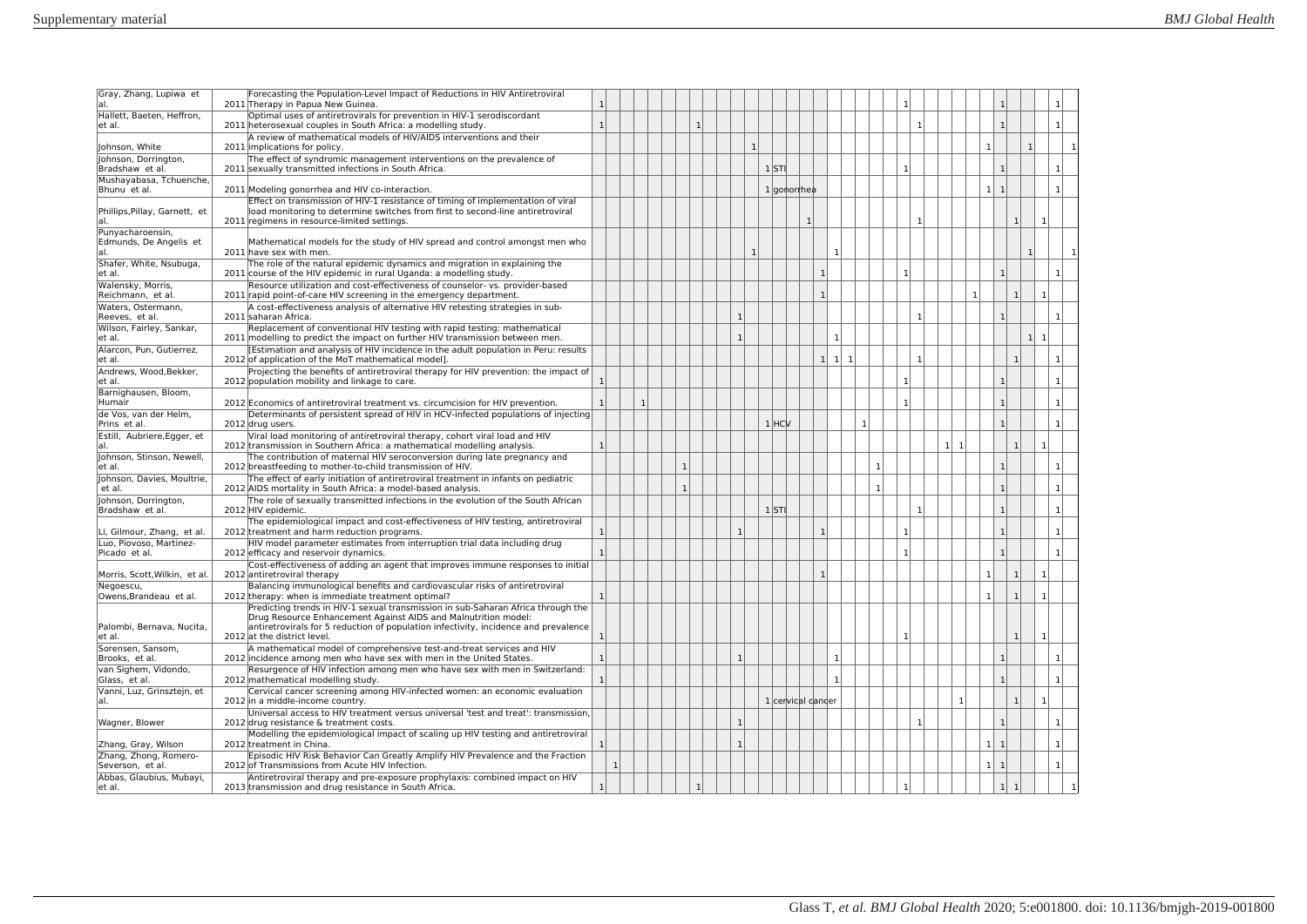| Abuelezam, Rough,<br>Seage, 3rd                      | Individual-based simulation models of HIV transmission: reporting quality and<br>2013 recommendations.                                                                                            |                |              |              |              |              |              |              |              | $\mathbf{1}$ |                           |                |                |                   |              |                     |              |              |     |              |                                |                |                |              |
|------------------------------------------------------|---------------------------------------------------------------------------------------------------------------------------------------------------------------------------------------------------|----------------|--------------|--------------|--------------|--------------|--------------|--------------|--------------|--------------|---------------------------|----------------|----------------|-------------------|--------------|---------------------|--------------|--------------|-----|--------------|--------------------------------|----------------|----------------|--------------|
| Boily, Pickles, Lowndes, et<br>al.                   | Positive impact of a large-scale HIV prevention programme among female sex<br>2013 workers and clients in South India.                                                                            |                |              |              |              |              |              |              |              |              |                           |                | $\mathbf{1}$   | $\mathbf{1}$      |              |                     |              |              |     |              | $\mathbf{1}$                   |                |                |              |
| Castro Sanchez, Aerts,<br>Shkedy, et al.             | A mathematical model for HIV and hepatitis C co-infection and its assessment<br>2013 from a statistical perspective.                                                                              |                |              |              |              |              |              |              |              |              | $1$ $HCV+TB$              |                |                |                   | $\mathbf{1}$ |                     |              |              |     |              |                                | $\overline{1}$ |                |              |
| Chemaitelly, Abu-Raddad                              | External infections contribute minimally to HIV incidence among HIV sero-<br>2013 discordant couples in sub-Saharan Africa.                                                                       |                |              |              |              |              |              |              |              |              |                           | 1 <sup>1</sup> |                |                   |              |                     | $\mathbf{1}$ |              |     |              | $\mathbf{1}$                   |                |                | $\mathbf{1}$ |
| De Vos, Kretzschmar                                  | The efficiency of targeted intervention in limiting the spread of HIV and Hepatitis<br>2013 C Virus among injecting drug users.                                                                   |                |              |              |              |              |              |              |              |              | $1$ $HCV$                 |                |                |                   | $\mathbf{1}$ |                     |              |              |     |              | $\mathbf{1}$                   |                |                | $\mathbf{1}$ |
| Dilernia, Monaco, Cesar,<br>et al.                   | Estimation of HIV-testing rates to maximize early diagnosis-derived benefits at<br>2013 the individual and population level.                                                                      |                |              |              |              |              |              |              | $\mathbf{1}$ |              |                           |                |                |                   |              |                     |              |              |     |              | $\mathbf{1}$                   | $\overline{1}$ | $\mathbf{1}$   |              |
| Dimitrov, Masse, Boily                               | Beating the placebo in HIV prevention efficacy trials: the role of the minimal<br>2013 efficacy bound.                                                                                            |                |              |              |              | $\mathbf{1}$ | $\mathbf{1}$ |              |              |              |                           |                |                |                   |              |                     |              | $\mathbf{1}$ |     |              | $\mathbf{1}$                   |                |                | $\mathbf{1}$ |
| Dodd, Knight, Lawn, et al.                           | Predicting the long-term impact of antiretroviral therapy scale-up on population<br>2013 incidence of tuberculosis.                                                                               | 1              |              |              |              |              |              |              |              |              | 1 TB                      |                |                |                   |              |                     | 1            |              |     |              | $\mathbf{1}$                   |                |                | $\mathbf{1}$ |
| Eaton, Menzies, Stover,<br>et al.                    | Health benefits, costs, and cost-effectiveness of earlier eligibility for adult<br>antiretroviral therapy and expanded treatment coverage: a combined analysis<br>2013 of 12 mathematical models. |                |              |              |              |              |              |              |              |              |                           |                |                |                   |              |                     |              |              |     |              |                                | $\overline{1}$ | $\mathbf{1}$   |              |
| Estill, Egger, Johnson, et<br>al.                    | Monitoring of antiretroviral therapy and mortality in HIV programmes in Malawi,<br>2013 South Africa and Zambia: mathematical modelling study.                                                    | -1             |              |              |              |              |              |              |              |              |                           |                |                |                   |              |                     | $\mathbf{1}$ |              |     |              |                                | $\mathbf{1}$   | -1             |              |
| Estill, Egger, Blaser, et al.                        | Cost-effectiveness of point-of-care viral load monitoring of antiretroviral therapy<br>2013 in resource-limited settings: mathematical modelling study.                                           | $\mathbf{1}$   |              |              |              |              |              |              |              |              |                           |                |                |                   |              |                     |              |              | 1 1 |              |                                | $\mathbf{1}$   | $\overline{1}$ |              |
| Hontelez, Lurie,<br>Barnighausen, et al.             | Elimination of HIV in South Africa through expanded access to antiretroviral<br>2013 therapy: a model comparison study.                                                                           |                |              |              |              |              |              |              |              | $\mathbf{1}$ |                           |                |                |                   |              |                     |              |              |     |              | $\mathbf{1}$                   | $\overline{1}$ |                |              |
| Jozaghi, Reid, Andresen                              | A cost-benefit/cost-effectiveness analysis of proposed supervised injection<br>2013 facilities in Montreal, Canada.                                                                               |                |              |              | $\mathbf{1}$ |              |              |              |              |              |                           |                |                |                   | $\mathbf{1}$ |                     |              |              |     |              | $\mathbf{1}$                   |                |                |              |
| Kato, Granich, Bui, et al.                           | The potential impact of expanding antiretroviral therapy and combination<br>2013 prevention in Vietnam: towards elimination of HIV transmission.                                                  |                |              | $\mathbf{1}$ |              |              |              |              | -1           |              |                           |                |                |                   |              |                     |              |              |     |              | $\mathbf{1}$                   |                |                |              |
| Kretzschmar, Schim van<br>der Loeff, Birrell, et al. | 2013 Prospects of elimination of HIV with test-and-treat strategy.                                                                                                                                | $\mathbf{1}$   |              |              |              |              |              |              |              |              |                           |                | $\mathbf{1}$   |                   |              |                     |              |              |     |              | 1 <sup>1</sup><br>$\mathbf{1}$ |                |                | $\mathbf{1}$ |
| Lungu, Massaro, Ndelwa,<br>et al.                    | Mathematical modeling of the HIV/Kaposi's sarcoma coinfection dynamics in<br>2013 areas of high HIV prevalence.                                                                                   | $\overline{1}$ |              |              |              |              |              |              |              |              | 1 Karposi sarcoma         |                |                |                   |              |                     | $\mathbf{1}$ |              |     |              | $\mathbf{1}$                   |                |                | $\mathbf{1}$ |
| Maredza, Bertram,<br>Saloojee, et al.                | Cost-effectiveness analysis of infant feeding strategies to prevent mother-to-<br>2013 child transmission of HIV in South Africa.                                                                 |                |              |              |              |              |              |              |              |              |                           |                | $\mathbf{1}$   |                   |              | 1<br>$\overline{1}$ |              |              |     |              | $\overline{1}$                 |                |                |              |
| Mumtaz, Kouyoumjian,<br>Hilmi, et al.                | 2013 The distribution of new HIV infections by mode of exposure in Morocco.                                                                                                                       |                |              |              |              |              |              |              |              |              |                           |                |                | $1 \ 1 \ 1$       | 1            |                     | $\mathbf{1}$ |              |     |              |                                | $\mathbf{1}$   |                | $\mathbf{1}$ |
| Ndeffo Mbah, Kjetland,<br>Atkins, et al.             | Cost-effectiveness of a community-based intervention for reducing the<br>2013 transmission of Schistosoma haematobium and HIV in Africa.                                                          | $\mathbf{1}$   |              |              |              |              |              |              |              |              | 1 Schistosoma haematobium |                |                |                   |              |                     |              |              |     | $\mathbf{1}$ | $\mathbf{1}$                   |                |                |              |
| Nichols, Boucher, van<br>Dijk, et al.                | Cost-effectiveness of pre-exposure prophylaxis (PrEP) in preventing HIV-1<br>2013 infections in rural Zambia: a modeling study.                                                                   |                |              |              |              |              | $\mathbf{1}$ |              |              |              |                           |                |                |                   |              |                     |              | $\mathbf{1}$ |     |              | $\mathbf{1}$                   |                |                |              |
| Nosyk, Min, Lima, et al.                             | HIV-1 disease progression during highly active antiretroviral therapy: an<br>2013 application using population-level data in British Columbia: 1996-2011.                                         |                |              |              |              |              |              |              |              |              |                           |                |                |                   |              |                     |              |              |     |              |                                | $\mathbf{1}$   |                |              |
| Ona, Kouyos, Lachmann<br>et al.                      | 2013 On the role of resonance in drug failure under HIV treatment interruption.                                                                                                                   | $\mathbf{1}$   |              |              |              |              |              | $\mathbf{1}$ |              |              |                           |                |                |                   |              |                     |              |              |     |              | 1<br>1 <sup>1</sup>            | $\mathbf{1}$   | $\mathbf{1}$   |              |
| Selinger, Katze                                      | 2013 Mathematical models of viral latency.                                                                                                                                                        |                |              |              |              |              |              |              |              | $\mathbf{1}$ |                           |                |                |                   |              |                     |              |              |     |              |                                |                |                |              |
| Sood, Wagner, Jaycocks,<br>et al.                    | Test-and-treat in Los Angeles: a mathematical model of the effects of test-and-<br>2013 treat for the population of men who have sex with men in Los Angeles County.                              |                |              |              |              |              |              |              |              |              |                           |                |                | 1                 |              |                     |              |              |     |              | $\mathbf{1}$                   |                |                |              |
| van de Viiver. Nichols.<br>Abbas, et al.             | Preexposure prophylaxis will have a limited impact on HIV-1 drug resistance in<br>2013 sub-Saharan Africa: a comparison of mathematical models.                                                   |                |              |              |              |              | $\mathbf{1}$ |              |              |              |                           |                |                |                   |              |                     | $\mathbf{1}$ |              |     |              | $\mathbf{1}$                   |                |                | $\mathbf{1}$ |
| Wagner, Coburn, Blower                               | Increasing survival time decreases the cost-effectiveness of using "test & treat"<br>2013 to eliminate HIV epidemics                                                                              |                |              |              |              |              |              |              | $\mathbf{1}$ |              |                           |                |                |                   |              |                     | 1            |              |     |              | $\mathbf{1}$                   |                |                | $\mathbf{1}$ |
| Xiridou, Vriend, Lugner,<br>et al.                   | Modelling the impact of chlamydia screening on the transmission of HIV among<br>2013 men who have sex with men.                                                                                   |                |              |              |              |              |              |              |              |              | 1 chlamvdia               |                |                | $\mathbf{1}$      |              |                     |              |              |     |              | $\mathbf{1}$                   |                |                | $\mathbf{1}$ |
| Abu-Raddad, Awad                                     | How does population viral load vary with the evolution of a large HIV epidemic in<br>2014 sub-Saharan Africa?                                                                                     | 1              |              |              |              |              |              |              |              |              |                           |                |                |                   |              |                     | $\mathbf{1}$ |              |     |              | $\mathbf{1}$                   |                |                | $\mathbf{1}$ |
| Alistar, Grant, Bendavid                             | Comparative effectiveness and cost-effectiveness of antiretroviral therapy and<br>2014 pre-exposure prophylaxis for HIV prevention in South Africa.                                               | $\mathbf{1}$   |              |              |              |              | $\mathbf{1}$ |              |              |              |                           |                | 1 <sup>1</sup> |                   |              |                     | $\mathbf{1}$ |              |     |              |                                | $\mathbf{1}$   |                | $\mathbf{1}$ |
| Anderson, Cherutich.<br>Kilonzo, et al.              | Maximising the effect of combination HIV prevention through prioritisation of the<br>2014 people and places in greatest need: a modelling study.                                                  | -11            | -1           | -1           |              |              | $\mathbf{1}$ |              |              |              |                           |                |                | 1<br>$\mathbf{1}$ |              |                     | 1            |              |     |              |                                | $\mathbf{1}$   |                | -1           |
| Angeletti, Pezzotti,<br>Antinori, et al.             | Antiretroviral treatment-based cost saving interventions may offset expenses for<br>2014 new patients and earlier treatment start.                                                                | $\mathbf{1}$   |              |              |              |              |              |              |              |              |                           |                |                |                   |              |                     | $\mathbf{1}$ |              |     |              | $\mathbf{1}$                   |                |                | $\mathbf{1}$ |
| Awad, Abu-Raddad                                     | Could there have been substantial declines in sexual risk behavior across sub-<br>2014 Saharan Africa in the mid-1990s?                                                                           |                | $\mathbf{1}$ |              |              |              |              |              |              |              |                           |                |                |                   |              |                     |              |              |     |              | $\mathbf{1}$                   |                |                |              |
|                                                      |                                                                                                                                                                                                   |                |              |              |              |              |              |              |              |              |                           |                |                |                   |              |                     |              |              |     |              |                                |                |                |              |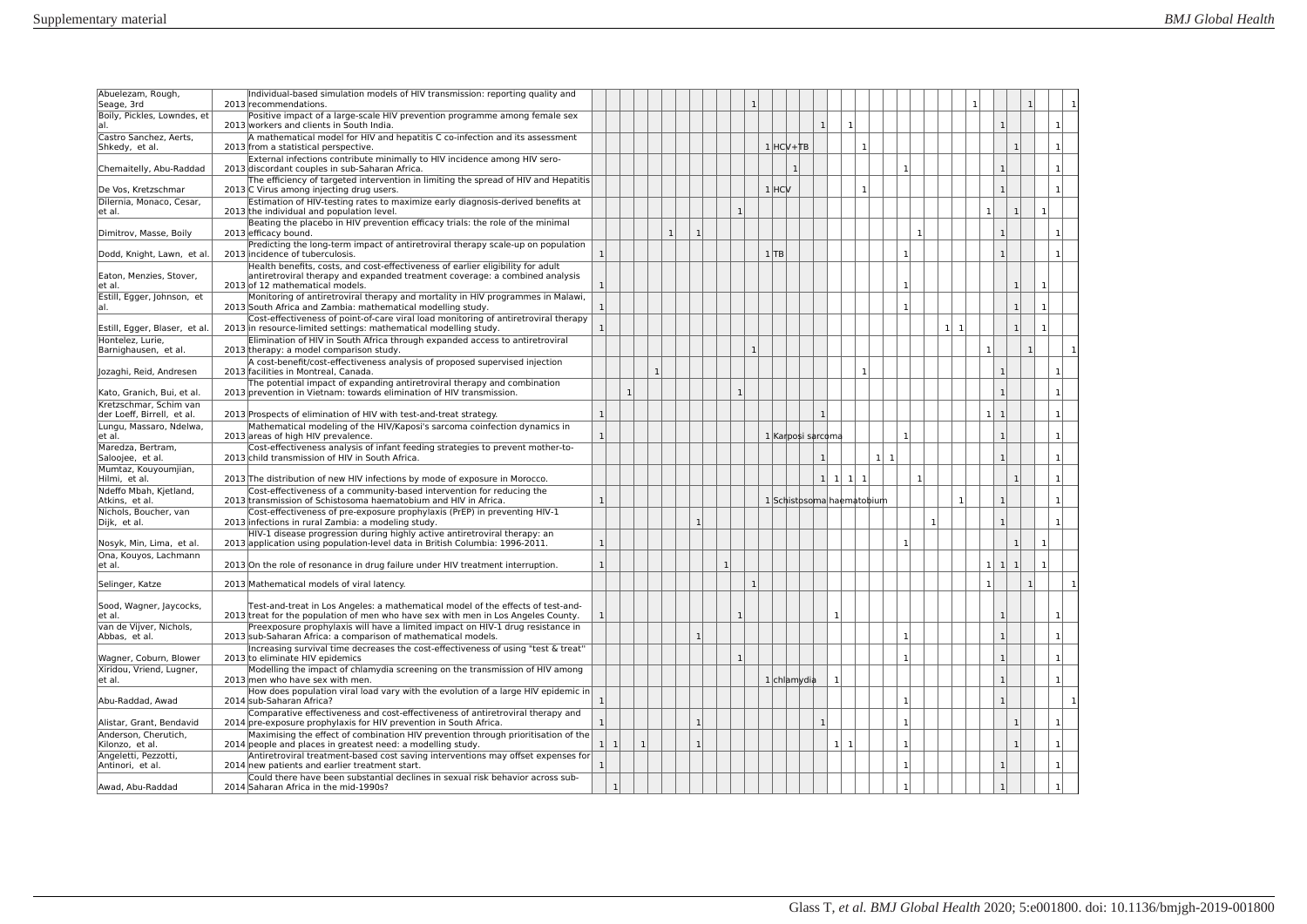| Birger, Hallett, Sinha, et<br>lal.                     | Modeling the impact of interventions along the HIV continuum of care in Newark,<br>2014 New Jersey.                                                                                                                                  |              |              |   |  |              |                |              |           |                |                                |                                 |              |  |                              |                |                |  |
|--------------------------------------------------------|--------------------------------------------------------------------------------------------------------------------------------------------------------------------------------------------------------------------------------------|--------------|--------------|---|--|--------------|----------------|--------------|-----------|----------------|--------------------------------|---------------------------------|--------------|--|------------------------------|----------------|----------------|--|
| Boily, Shubber                                         | Modelling in concentrated epidemics: informing epidemic trajectories and<br>2014 assessing prevention approaches.                                                                                                                    |              |              |   |  |              |                | $\mathbf{1}$ |           |                | $1\vert$                       | $\vert 1 \vert$<br>$\mathbf{1}$ |              |  |                              | $\mathbf{1}$   |                |  |
| Carvalho, Pinto                                        | 2014 A coinfection model for HIV and HCV.                                                                                                                                                                                            |              |              |   |  |              |                |              | $1$ $HCV$ |                |                                |                                 | $\mathbf{1}$ |  | $\overline{1}$               |                | $\mathbf{1}$   |  |
| Chemaitelly, Awad,<br>Shelton et al.                   | 2014 Sources of HIV incidence among stable couples in sub-Saharan Africa.                                                                                                                                                            | $\mathbf{1}$ |              |   |  |              |                |              | 1         |                |                                |                                 | -1           |  | $\mathbf{1}$                 |                |                |  |
| Cuadros, Abu-Raddad,<br>Awad et al.                    | 2014 Use of agent-based simulations to design and interpret HIV clinical trials.                                                                                                                                                     |              |              | 1 |  |              |                |              | $1$ $HSV$ |                |                                |                                 |              |  | $\mathbf{1}$                 | $\mathbf{1}$   |                |  |
| Eaton, Hallett                                         | Why the proportion of transmission during early-stage HIV infection does not<br>2014 predict the long-term impact of treatment on HIV incidence.                                                                                     | $\mathbf{1}$ |              |   |  |              |                |              |           |                |                                |                                 | $\mathbf{1}$ |  | $\mathbf{1}$                 |                | $\mathbf{1}$   |  |
| Estill, Tweya, Egger, et al.                           | Tracing of patients lost to follow-up and HIV transmission: mathematical<br>2014 modeling study based on 2 large ART programs in Malawi.                                                                                             |              |              |   |  |              |                |              |           |                | $\mathbf{1}$                   |                                 | $\mathbf{1}$ |  |                              | $\mathbf{1}$   | $\mathbf{1}$   |  |
| Katz, Cassels, Stekler                                 | Replacing clinic-based tests with home-use tests may increase HIV prevalence<br>among Seattle men who have sex with men: evidence from a mathematical<br>2014 model.                                                                 |              |              |   |  |              |                | $\mathbf{1}$ |           |                | $\mathbf{1}$                   |                                 |              |  | $\overline{1}$               |                |                |  |
| Keebler, Revill,<br>Braithwaite, et al.                | Cost-effectiveness of different strategies to monitor adults on antiretroviral<br>2014 treatment: a combined analysis of three mathematical models.                                                                                  |              |              |   |  |              |                | $\mathbf{1}$ |           |                |                                |                                 |              |  | $\mathbf{1}$                 | 1 <sup>1</sup> |                |  |
| Kessler, Myers, Nucifora,<br>et al.                    | Evaluating the impact of prioritization of antiretroviral pre-exposure prophylaxis<br>2014 in New York.                                                                                                                              | $\mathbf{1}$ |              |   |  |              |                |              |           |                |                                |                                 | $\mathbf{1}$ |  | $\mathbf{1}$                 |                | $\mathbf{1}$   |  |
| Khanna, Dimitrov,<br>Goodreau                          | What can mathematical models tell us about the relationship between circular<br>2014 migrations and HIV transmission dynamics?                                                                                                       |              |              |   |  |              |                |              |           |                | $\mathbf{1}$                   |                                 |              |  | 1<br> 1                      |                | 1 <sup>1</sup> |  |
| Kim, Yoon, Ku, et al.                                  | Mathematical modeling of HIV prevention measures including pre-exposure<br>2014 prophylaxis on HIV incidence in South Korea.                                                                                                         | $\mathbf{1}$ |              |   |  | $\mathbf{1}$ |                |              |           |                | 1 <sup>1</sup><br>$\mathbf{1}$ |                                 |              |  | $\overline{1}$               |                |                |  |
| Lilian, Johnson, Moolla et<br>al.                      | A mathematical model evaluating the timing of early diagnostic testing in HIV-<br>2014 exposed infants in South Africa.                                                                                                              | $\mathbf{1}$ |              |   |  |              |                | $\mathbf{1}$ |           |                |                                |                                 |              |  |                              | $\mathbf{1}$   |                |  |
| Lima, Thirumurthy, Kahn,                               |                                                                                                                                                                                                                                      |              |              |   |  |              |                |              |           |                |                                |                                 |              |  |                              |                |                |  |
| et al.                                                 | 2014 Modeling scenarios for the end of AIDS.<br>Modeling the impact on HIV incidence of combination prevention strategies                                                                                                            |              |              |   |  |              |                | 1            |           |                | $\overline{1}$                 |                                 |              |  | $\mathbf{1}$<br>$\mathbf{1}$ | $\mathbf{1}$   |                |  |
| Lou, Blevins, Ruan, et al.<br>McNaghten, Kearns,       | 2014 among men who have sex with men in Beijing, China.<br>Sibanye Methods for Prevention Packages Program Project Protocol: Pilot Study                                                                                             | $\mathbf{1}$ |              |   |  |              |                |              |           |                | 1                              |                                 |              |  |                              |                | $\mathbf{1}$   |  |
| Siegler, et al.<br>Mishra, Mountain, Pickles,          | 2014 of HIV Prevention Interventions for Men Who Have Sex With Men in South Africa.<br>Exploring the population-level impact of antiretroviral treatment: the influence                                                              |              |              |   |  |              |                |              |           |                | 1<br>$\mathbf{1}$              |                                 |              |  |                              | 1 <sup>1</sup> |                |  |
| et al.<br>Mishra, Pickles,                             | 2014 of baseline intervention context.<br>Distinguishing sources of HIV transmission from the distribution of newly                                                                                                                  | 1            | $\mathbf{1}$ |   |  |              |                |              |           |                |                                | $\overline{1}$                  |              |  | $\mathbf{1}$                 |                |                |  |
| Blanchard, et al.<br>Nagelkerke, Arora, Jha, et<br>al. | 2014 acquired HIV infections: why is it important for HIV prevention planning?<br>The rise and fall of HIV in high-prevalence countries: a challenge for<br>2014 mathematical modeling.                                              |              |              |   |  |              |                | $\mathbf{1}$ |           |                | $\mathbf{1}$                   |                                 | $\mathbf{1}$ |  | $\mathbf{1}$<br>$\mathbf{1}$ | $\mathbf{1}$   | -1             |  |
| Nichols, Sigaloff, Kityo, et<br>al.                    | Averted HIV infections due to expanded antiretroviral treatment eligibility<br>2014 offsets risk of transmitted drug resistance: a modeling study.                                                                                   | $\mathbf{1}$ |              |   |  |              | $\mathbf{1}$   |              |           |                |                                |                                 | $\mathbf{1}$ |  | $\mathbf{1}$                 |                | $\mathbf{1}$   |  |
| Nichols, Sigaloff, Kityo, et<br>al                     | Increasing the use of second-line therapy is a cost-effective approach to prevent<br>2014 the spread of drug-resistant HIV: a mathematical modelling study.                                                                          | $\mathbf{1}$ |              |   |  |              | $\mathbf{1}$   |              |           |                |                                |                                 | $\mathbf{1}$ |  | $\mathbf{1}$                 |                |                |  |
| Nichols, Baltussen, van<br>Dijk, et al.                | Cost-effectiveness of PrEP in HIV/AIDS control in Zambia: a stochastic league<br>2014 approach.                                                                                                                                      |              |              |   |  | $\mathbf{1}$ |                |              |           |                |                                |                                 |              |  | $\overline{1}$               |                |                |  |
| Paquette, Schanzer, Guo,<br>et al.                     | The impact of HIV treatment as prevention in the presence of other prevention<br>strategies: lessons learned from a review of mathematical models set in<br>2014 resource-rich countries.                                            |              |              |   |  |              |                |              |           |                |                                |                                 |              |  | $\mathbf{1}$                 |                |                |  |
| Phillips, Cambiano,<br>Miners, et al.                  | Effectiveness and cost-effectiveness of potential responses to future high levels<br>of transmitted HIV drug resistance in antiretroviral drug-naive populations<br>2014 beginning treatment: modelling study and economic analysis. |              |              |   |  |              | $\overline{1}$ |              |           |                |                                |                                 | $\mathbf{1}$ |  |                              | $\mathbf{1}$   |                |  |
| Phillips, Cambiano,<br>Nakagawa, et al.                | Potential future impact of a partially effective HIV vaccine in a southern African<br>2014 setting.                                                                                                                                  |              |              |   |  | $\mathbf{1}$ |                |              |           |                |                                |                                 | -1           |  | $\mathbf{1}$                 |                |                |  |
| Phillips, Cambiano,<br>Nakagawa, et al.                | Cost-effectiveness of HIV drug resistance testing to inform switching to second<br>2014 line antiretroviral therapy in low income settings.                                                                                          |              |              |   |  |              |                |              |           | $\mathbf{1}$   |                                |                                 | $\mathbf{1}$ |  | $\mathbf{1}$                 |                | $\mathbf{1}$   |  |
|                                                        |                                                                                                                                                                                                                                      |              |              |   |  |              |                |              |           |                |                                |                                 |              |  |                              |                |                |  |
| Pretorius, Menzies,<br>Chindelevitch. et al.           | The potential effects of changing HIV treatment policy on tuberculosis outcomes<br>2014 in South Africa: results from three tuberculosis-HIV transmission models.                                                                    |              |              |   |  |              |                |              | $1$ TB    |                |                                |                                 |              |  | $\mathbf{1}$<br>-1           |                |                |  |
| Rahman, Vaidya, Zou<br>Salazar-Vizcaya, Keiser,        | 2014 Impact of Tenofovir gel as a PrEP on HIV infection: a mathematical model.<br>Viral load versus CD4 monitoring and 5-year outcomes of ART in HIV-positive                                                                        |              |              |   |  | $\mathbf{1}$ |                |              |           |                |                                |                                 | $\mathbf{1}$ |  | $\mathbf{1}$                 |                | $\mathbf{1}$   |  |
| Karl, et al.                                           | 2014 children in Southern Africa: cohort-based modelling study                                                                                                                                                                       |              |              |   |  |              |                |              |           | 1 <sup>1</sup> |                                |                                 | $\mathbf{1}$ |  |                              |                | $1 \vert 1$    |  |
| Shafer, Nsubuga,<br>Chapman, et al.                    | The dual impact of antiretroviral therapy and sexual behaviour changes on HIV<br>2014 epidemiologic trends in Uganda: a modelling study.                                                                                             | 1 1          |              |   |  |              |                |              |           |                |                                |                                 | $\mathbf{1}$ |  | $\mathbf{1}$                 |                |                |  |
| Tsertsvadze,<br>Chkhartishvili. Dvali, et al.          | 2014 Estimating HIV incidence in eastern European country of Georgia: 2010-2012.                                                                                                                                                     |              |              |   |  |              |                |              |           |                |                                |                                 |              |  |                              |                |                |  |
|                                                        |                                                                                                                                                                                                                                      |              |              |   |  |              |                |              |           |                |                                |                                 |              |  |                              |                |                |  |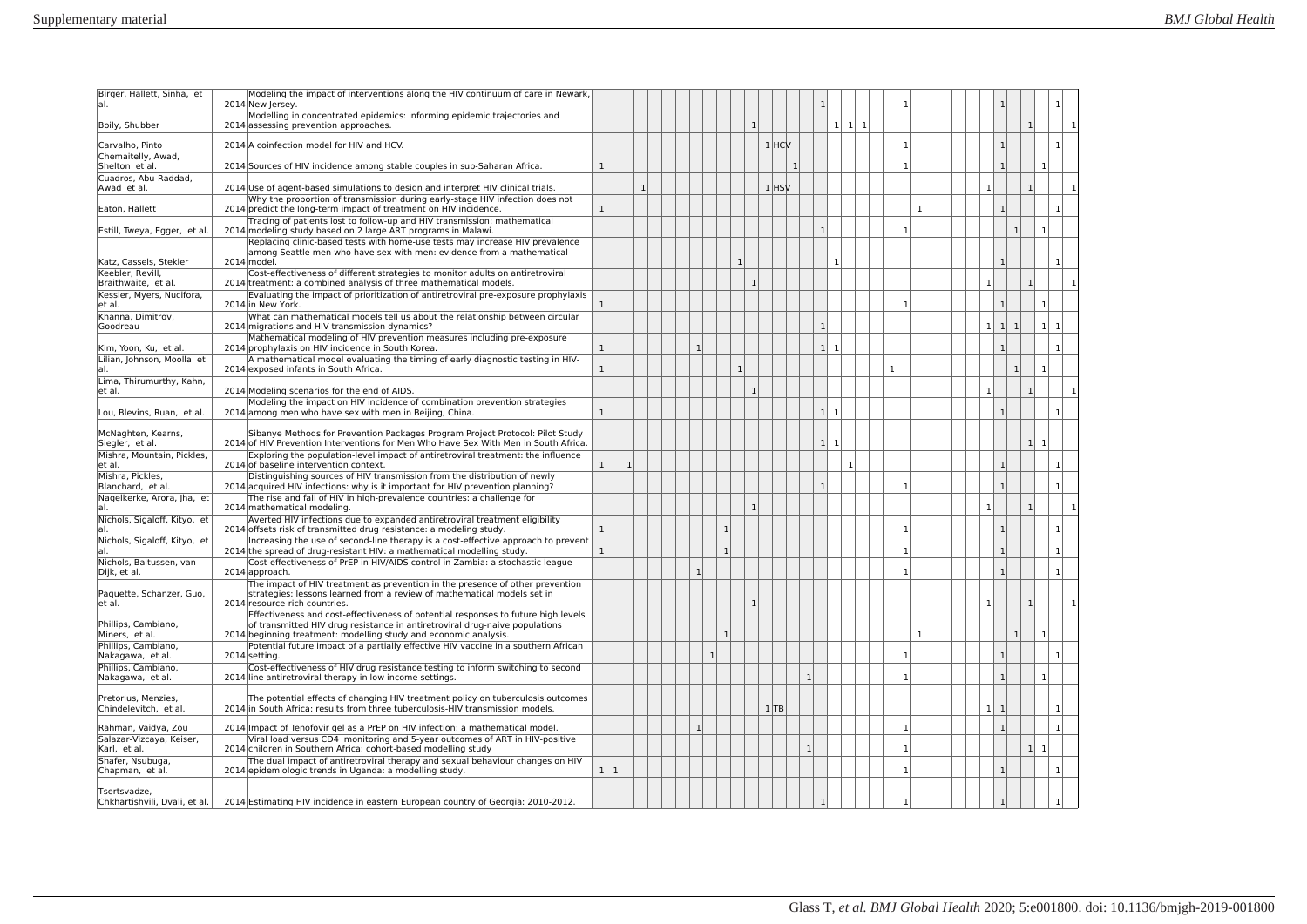| Viljoen, Spoelstra,                             |                                                                                                                                                                                                          |              |              |              |              |              |                |         |              |              |              |                |              |              |              |              |                      |              |                |                |
|-------------------------------------------------|----------------------------------------------------------------------------------------------------------------------------------------------------------------------------------------------------------|--------------|--------------|--------------|--------------|--------------|----------------|---------|--------------|--------------|--------------|----------------|--------------|--------------|--------------|--------------|----------------------|--------------|----------------|----------------|
| Hemerik et al.                                  | 2014 Modelling the impact of HIV on the populations of South Africa and Botswana.                                                                                                                        |              |              |              |              |              |                |         | $\mathbf{1}$ |              |              |                |              |              |              |              | $\mathbf{1}$         |              |                |                |
| White, Fox, Weber, et al.                       | How Many HIV infections may be averted by targeting primary infection in men<br>who have sex with men? Quantification of changes in transmission-risk behavior,<br>2014 using an individual-based model. |              | $\mathbf{1}$ |              |              |              |                |         |              |              |              |                |              |              |              |              |                      | $\mathbf{1}$ |                |                |
| Wirtz, Pretorius, Beyrer,<br>et al.             | Epidemic impacts of a community empowerment intervention for HIV prevention<br>2014 among female sex workers in generalized and concentrated epidemics.                                                  |              | $\mathbf{1}$ |              |              |              |                |         |              | $\mathbf{1}$ |              |                |              |              |              |              | $\overline{1}$       |              |                |                |
| Wu, Wang                                        | 2014 [A review on HIV/AIDS dynamic mathematical models in China].                                                                                                                                        |              |              |              |              |              | $\overline{1}$ |         |              |              |              |                |              |              |              |              | $\mathbf{1}$         |              | $\mathbf{1}$   |                |
| Wu, Norris, Jia et al.                          | HIV treatment as prevention: contradictory perspectives from dynamic<br>2014 mathematical models.                                                                                                        |              |              |              |              |              | $\mathbf{1}$   |         |              |              |              |                |              |              |              |              | $\mathbf{1}$         |              | 1 <sup>1</sup> |                |
| Alvey, Feng, Glasser                            | A model for the coupled disease dynamics of HIV and HSV-2 with mixing among<br>2015 and between genders.                                                                                                 |              |              |              |              |              |                | $1$ HSV |              |              |              |                |              | $1 \vert 1$  |              |              | $\mathbf{1}$         |              |                | $\mathbf{1}$   |
| Apenteng, Ismail                                | 2015 A Markov Chain Monte Carlo Approach to Estimate AIDS after HIV Infection.                                                                                                                           |              |              |              |              |              |                |         |              |              |              |                |              |              |              |              | $\mathbf{1}$         |              |                | $\overline{1}$ |
|                                                 | A syringe-sharing model for the spread of HIV: application to Omsk, Western                                                                                                                              |              |              |              |              |              |                |         |              |              | $\mathbf{1}$ |                |              |              |              |              | $\mathbf{1}$         |              |                |                |
| Artzrouni, Leonenko, Mara<br>Awad, Sgaier,      | 2015 Siberia.<br>Investigating Voluntary Medical Male Circumcision Program Efficiency Gains                                                                                                              |              |              |              |              |              |                |         |              |              |              |                |              |              |              |              |                      |              |                | -1             |
| Tambatamba, et al.<br>Blaizot, Riche, Maman, et | 2015 through Subpopulation Prioritization: Insights from Application to Zambia.<br>Estimation and Short-Term Prediction of the Course of the HIV Epidemic Using                                          |              |              | $\mathbf{1}$ |              |              |                |         |              |              |              |                |              | $\mathbf{1}$ |              |              | $\mathbf{1}$         |              |                | $\mathbf{1}$   |
| lal.                                            | 2015 Demographic and Health Survey Methodology-Like Data.                                                                                                                                                |              |              |              |              |              |                |         | $\mathbf{1}$ |              |              |                | $\mathbf{1}$ |              |              |              | $\mathbf{1}$         |              |                | $\mathbf{1}$   |
| Boily, Pickles, Alary, et al                    | What really is a concentrated HIV epidemic and what does it mean for West and<br>2015 Central Africa? Insights from mathematical modeling.                                                               |              |              |              |              |              |                |         | $\mathbf{1}$ |              | $\mathbf{1}$ |                |              |              |              |              | $\overline{1}$       |              |                | $\mathbf{1}$   |
| Cambiano, Ford, Mabugu,<br>et al.               | Assessment of the Potential Impact and Cost-effectiveness of Self-Testing for<br>2015 HIV in Low-Income Countries.                                                                                       |              |              |              |              |              |                |         |              |              |              |                | -1           |              |              |              |                      |              |                | -1             |
| Caro-Vega, del Rio, Lima,<br>et al.             | Estimating the Impact of Earlier ART Initiation and Increased Testing Coverage<br>on HIV Transmission among Men Who Have Sex with Men in Mexico using a<br>2015 Mathematical Model.                      |              |              |              |              |              |                |         |              | $\mathbf{1}$ |              |                |              |              |              |              | $\mathbf{1}$         |              |                |                |
| Cerda, Perez, Domingues,<br>et al.              | Prenatal Transmission of Syphilis and Human Immunodeficiency Virus in Brazil:<br>2015 Achieving Regional Targets for Elimination.                                                                        |              |              |              | $\mathbf{1}$ |              |                |         |              |              |              | $\overline{1}$ |              |              |              |              | $\mathbf{1}$         |              |                | $\mathbf{1}$   |
| Chindelevitch, Menzies,<br>Pretorius, et al.    | Evaluating the potential impact of enhancing HIV treatment and tuberculosis<br>2015 control programmes on the burden of tuberculosis.                                                                    | $\mathbf{1}$ |              |              |              |              |                | 1 TB    |              |              |              |                | $\mathbf{1}$ |              |              |              | $\mathbf{1}$         |              |                |                |
| Cremin, Morales, Jewell,<br>et al.              | Seasonal PrEP for partners of migrant miners in southern Mozambique: a highly<br>2015 focused PrEP intervention.                                                                                         |              |              |              |              | $\mathbf{1}$ |                |         |              |              |              |                |              | $\mathbf{1}$ |              |              | $\mathbf{1}$         |              |                |                |
| Delaney, Rosenberg,<br>Kramer, et al.           | Optimizing Human Immunodeficiency Virus Testing Interventions for Men Who<br>2015 Have Sex With Men in the United States: A Modeling Study.                                                              |              |              |              |              |              |                |         |              | $\mathbf{1}$ |              |                |              |              |              |              |                      |              | $\mathbf{1}$   |                |
| Dimitrov. Donnell. Brown                        | High incidence is not high exposure: what proportion of prevention trial<br>2015 participants are exposed to HIV?                                                                                        |              | $\mathbf{1}$ |              |              |              |                |         |              |              |              |                |              |              |              | $\mathbf{1}$ |                      | $\mathbf{1}$ |                |                |
| Dimitrov, Kublin, Ramsey<br>et al.              | Are Clade Specific HIV Vaccines a Necessity? An Analysis Based on Mathematical<br>2015 Models.                                                                                                           |              |              |              |              | $\mathbf{1}$ |                |         |              | $\mathbf{1}$ |              |                |              | $\mathbf{1}$ |              |              | $\mathbf{1}$         |              |                |                |
| Eaton, Bacaer, Bershteyn,<br>et al.             | Assessment of epidemic projections using recent HIV survey data in South<br>Africa: a validation analysis of ten mathematical models of HIV epidemiology in<br>2015 the antiretroviral therapy era.      |              |              |              |              |              |                |         |              |              |              |                |              |              |              |              | $\mathbf{1}$         |              |                |                |
| Estill, Salazar-Vizcaya,<br>Blaser, et al.      | The cost-effectiveness of monitoring strategies for antiretroviral therapy of HIV<br>2015 infected patients in resource-limited settings: software tool.                                                 |              |              |              |              |              |                |         |              |              |              |                |              |              |              |              | 1 <sup>1</sup><br>-1 |              |                |                |
| Fryer, Van Tienen, Van<br>Der Loeff, et al.     | 2015 Predicting the extinction of HIV-2 in rural Guinea-Bissau.                                                                                                                                          |              |              |              |              |              |                |         | $\mathbf{1}$ |              |              |                | $\mathbf{1}$ |              |              |              | $\overline{1}$       |              |                |                |
| Johnson, Rehle, Jooste et<br>lal.               | 2015 Rates of HIV testing and diagnosis in South Africa: successes and challenges.                                                                                                                       |              |              |              |              |              |                |         |              |              |              |                | $\mathbf{1}$ |              |              |              | $\mathbf{1}$         |              |                | -1             |
| Jozaghi, Jackson                                | Examining the potential role of a supervised injection facility in Saskatoon,<br>2015 Saskatchewan, to avert HIV among people who inject drugs.                                                          |              |              |              |              |              |                |         |              |              | $\mathbf{1}$ |                |              |              |              |              | $\overline{1}$       |              |                |                |
| Kessler, Ruggles, Patel,<br>et al.              | Targeting an alcohol intervention cost-effectively to persons living with HIV/AIDS<br>2015 in East Africa.                                                                                               |              |              |              |              |              |                |         | $\mathbf{1}$ |              |              |                | $\mathbf{1}$ |              |              |              | $\mathbf{1}$         |              |                | $\mathbf{1}$   |
| Khanna, Roberts, Cassels,<br>et al.             | Estimating PMTCT's Impact on Heterosexual HIV Transmission: A Mathematical<br>2015 Modeling Analysis.                                                                                                    |              |              |              | $\mathbf{1}$ |              |                |         |              |              |              | $\overline{1}$ |              |              |              |              |                      | $\mathbf{1}$ | $\mathbf{1}$   |                |
| Kimmel, Fitzgerald, Pape<br>et al.              | Performance of a mathematical model to forecast lives saved from HIV<br>2015 treatment expansion in resource-limited settings.                                                                           |              |              |              |              |              |                |         | $\mathbf{1}$ |              |              |                | $\mathbf{1}$ |              |              |              |                      |              | $\mathbf{1}$   |                |
| Klein, Eckhof, Bershteyn                        | Targeting HIV services to male migrant workers in southern Africa would not<br>reverse generalized HIV epidemics in their home communities: a mathematical<br>2015 modeling analysis.                    |              |              |              |              |              |                |         | $\mathbf{1}$ |              |              |                |              |              | $\mathbf{1}$ |              |                      |              | 1<br>-1        |                |
| Luo, Han, Lu, et al.                            | Evaluating the Impact of Test-and-Treat on the HIV Epidemic among MSM in<br>2015 China Using a Mathematical Model.                                                                                       | 1            |              |              |              |              | -1             |         |              | $\mathbf{1}$ |              |                |              |              |              |              | $\mathbf{1}$         |              |                |                |
| Martin, MacDonald, Smith,<br>et al.             | Modeling the Declining Positivity Rates for Human Immunodeficiency Virus<br>2015 Testing in New York State.                                                                                              |              |              |              |              |              | $\mathbf{1}$   |         |              |              |              |                | 1            |              |              |              | $\mathbf{1}$         |              |                | $\overline{1}$ |
| Nichols, Gotz, van Gorp,<br>et al.              | Partner Notification for Reduction of HIV-1 Transmission and Related Costs<br>2015 among Men Who Have Sex with Men: A Mathematical Modeling Study.                                                       |              |              |              |              |              |                |         | 1            | 1            |              |                |              |              |              |              |                      |              |                |                |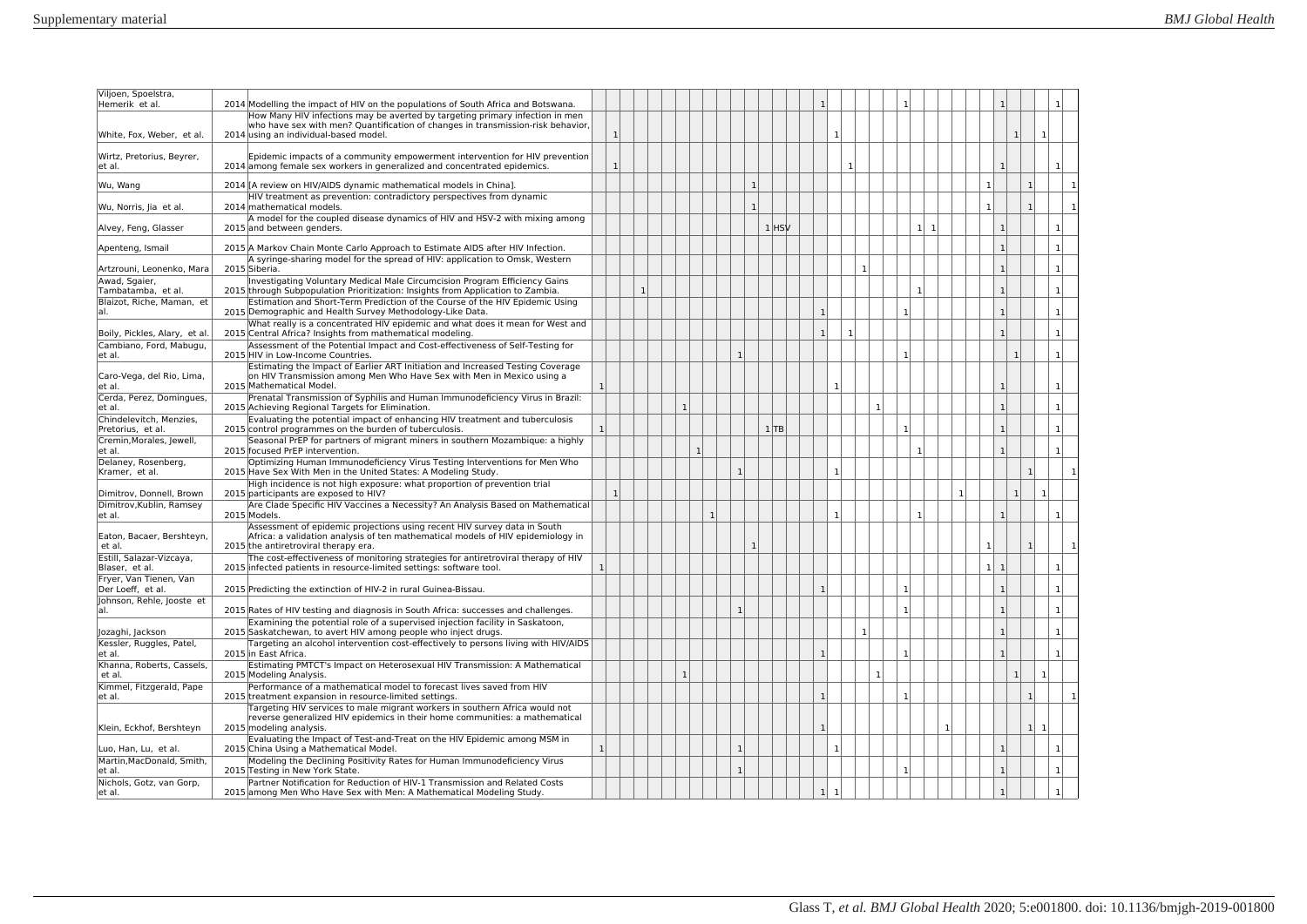| Nosyk, Min, Lima, et al.                            | Cost-effectiveness of population-level expansion of highly active antiretroviral<br>2015 treatment for HIV in British Columbia, Canada: a modelling study.             | $\mathbf{1}$        |              |              |              |              |              |              |           |              |              |              |              |              |                |              |              | -1                             |                |              |              |
|-----------------------------------------------------|------------------------------------------------------------------------------------------------------------------------------------------------------------------------|---------------------|--------------|--------------|--------------|--------------|--------------|--------------|-----------|--------------|--------------|--------------|--------------|--------------|----------------|--------------|--------------|--------------------------------|----------------|--------------|--------------|
| Nyabadza, Bekele, Rua,<br>et al.                    | The Implications of HIV Treatment on the HIV-Malaria Coinfection Dynamics: A<br>2015 Modeling Perspective.                                                             |                     |              |              |              |              |              |              | 1 malaria |              |              |              |              |              |                |              |              | $\mathbf{1}$<br>$\mathbf{1}$   |                |              |              |
| Phillips, Shroufi, Vojnov,<br>et al.                | Sustainable HIV treatment in Africa through viral-load-informed differentiated<br>2015 care.                                                                           |                     |              |              |              |              |              |              |           | $\mathbf{1}$ |              |              |              | $\mathbf{1}$ |                |              |              | $\mathbf{1}$                   |                | $\mathbf{1}$ |              |
| Rehle, Johnson, Hallett,<br>et al.                  | A Comparison of South African National HIV Incidence Estimates: A Critical<br>2015 Appraisal of Different Methods.                                                     |                     |              |              |              |              |              |              |           |              | $\mathbf{1}$ |              |              | $\mathbf{1}$ |                |              |              | $\mathbf{1}$                   |                | -1           |              |
| Vynnycky, Sumner,<br>Fielding, et al.               | Tuberculosis control in South African gold mines: mathematical modeling of a<br>2015 trial of community-wide isoniazid preventive therapy.                             |                     |              |              |              |              |              |              | 1 TB      |              |              |              |              |              |                |              | $\mathbf{1}$ | $\overline{1}$                 |                | $\mathbf{1}$ |              |
| Abuelezam. McCormick.<br>Fussell, et al.            | Can the Heterosexual HIV Epidemic be Eliminated in South Africa Using<br>2016 Combination Prevention? A Modeling Analysis.                                             | $\mathbf{1}$        | $1 \vert 1$  |              |              |              | $\mathbf{1}$ |              |           |              | $\mathbf{1}$ | 1            |              | $\mathbf{1}$ |                |              |              |                                | 1 <sup>1</sup> | $\mathbf{1}$ |              |
| Blaser, Zahnd, Hermans,<br>et al.                   | 2016 Tuberculosis in Cape Town: An age-structured transmission model.                                                                                                  | $\mathbf{1}$        |              |              |              |              |              |              | $1$ TB    |              |              |              |              | $\mathbf{1}$ |                |              |              |                                | $\mathbf{1}$   | $\mathbf{1}$ |              |
| Champredon, Cameron,<br>Smieja et al.               | 2016 Epidemiological impact of a syphilis vaccine: a simulation study.                                                                                                 |                     |              |              |              |              |              |              |           | 1 Syphillis  |              |              |              |              | $\overline{1}$ |              |              | $\mathbf{1}$                   |                | $\mathbf{1}$ |              |
| Chang, Moog, Astolfi                                | Occurrence of HIV eradication for preexposure prophylaxis treatment with a<br>2016 deterministic HIV model.                                                            |                     |              |              | $\mathbf{1}$ |              |              |              |           |              |              |              |              | $\mathbf{1}$ |                |              |              | $\overline{1}$                 |                | $\mathbf{1}$ |              |
| Dimitrov, Masse, Donnell                            | PrEP Adherence Patterns Strongly Affect Individual HIV Risk and Observed<br>2016 Efficacy in Randomized Clinical Trials.                                               |                     |              |              | $\mathbf{1}$ |              |              |              |           |              |              |              |              |              | $\overline{1}$ | $\mathbf{1}$ |              |                                | $\mathbf{1}$   |              |              |
| Dimitrov, Boily, Hallett,<br>et al.                 | How Much Do We Know about Drug Resistance Due to PrEP Use? Analysis of<br>2016 Experts' Opinion and Its Influence on the Projected Public Health Impact.               |                     |              |              | $\mathbf{1}$ |              |              |              |           |              |              |              |              |              | $\mathbf{1}$   |              |              | $\mathbf{1}$                   |                |              |              |
| Enns, Zaric, Strike, et al.                         | Potential cost-effectiveness of supervised injection facilities in Toronto and<br>2016 Ottawa, Canada.                                                                 |                     |              |              |              |              |              |              | $1$ $HCV$ |              |              | $\mathbf{1}$ | 1            | $\mathbf{1}$ |                |              |              |                                |                |              |              |
| Estill, Salazar-Vizcaya,<br>Haas, et al.            | The need for second-line antiretroviral therapy in adults in sub-Saharan Africa<br>2016 up to 2030: a mathematical modelling study.                                    | $\mathbf{1}$        |              |              |              |              |              |              |           |              |              |              |              | $\mathbf{1}$ |                |              |              |                                |                | $\mathbf{1}$ |              |
| Girouard, Sax, Parker, et<br>al                     | The Cost-effectiveness and Budget Impact of 2-Drug Dolutegravir-Lamivudine<br>2016 Regimens for the Treatment of HIV Infection in the United States.                   | $\mathbf{1}$        |              |              |              |              |              |              |           |              |              |              |              | $\mathbf{1}$ |                |              |              |                                | $\overline{1}$ |              |              |
| Glaubius, Parikh, Hood,<br>et al.                   | Deciphering the Effects of Injectable Pre-exposure Prophylaxis for Combination<br>2016 Human Immunodeficiency Virus Prevention.                                        |                     |              |              | $\mathbf{1}$ | $\mathbf{1}$ |              |              |           |              |              |              |              | $\mathbf{1}$ |                |              |              | $\mathbf{1}$                   |                |              |              |
| Hsieh, Lin                                          | Current Trends and Future Projection of HIV/AIDS Epidemic in Taiwan: A<br>2016 Modeling Analysis.                                                                      | $\mathbf{1}$        |              |              |              |              |              |              |           |              |              |              | $\mathbf{1}$ |              |                |              |              | $\overline{1}$                 |                | $\mathbf{1}$ |              |
| Jenness, Goodreau,<br>Rosenberg, et al.             | Impact of the Centers for Disease Control's HIV Preexposure Prophylaxis<br>2016 Guidelines for Men Who Have Sex With Men in the United States.                         |                     |              |              | $\mathbf{1}$ |              |              |              |           |              | $\mathbf{1}$ |              |              |              |                |              |              |                                | $\mathbf{1}$   | $\mathbf{1}$ |              |
| Jenness, Goodreau, Morris                           | Effectiveness of combination packages for HIV-1 prevention in sub-Saharan<br>Africa depends on partnership network structure: a mathematical modelling                 |                     |              |              |              |              |              |              |           |              |              |              |              |              |                |              |              |                                |                |              |              |
| et al.<br>Johnson, Chiu, Myer, et                   | 2016 study.                                                                                                                                                            |                     |              |              |              |              |              |              |           |              |              |              |              |              | $\mathbf{1}$   |              |              |                                | $\mathbf{1}$   |              |              |
| al.                                                 | 2016 Prospects for HIV control in South Africa: a model-based analysis.                                                                                                | $1 \vert 1 \vert 1$ |              | $\mathbf{1}$ |              |              |              |              |           |              |              |              |              | -1           |                |              |              | $\mathbf{1}$                   |                |              |              |
| Kripke, Perales, Lija, et al.                       | The Economic and Epidemiological Impact of Focusing Voluntary Medical Male<br>2016 Circumcision for HIV Prevention on Specific Age Groups and Regions in Tanzania.     |                     | $\mathbf{1}$ |              |              |              |              |              |           |              |              |              |              | $\mathbf{1}$ |                |              |              | $\overline{1}$                 |                | $\mathbf{1}$ |              |
| Kumberger, Frey, Schwarz<br>et al.                  | 2016 Multiscale modeling of virus replication and spread.                                                                                                              |                     |              |              |              |              |              | $\mathbf{1}$ |           |              |              |              |              |              |                |              |              | $\mathbf{1}$                   | 1              |              |              |
| Kunkel, Crawford,<br>Shepherd et al.                | Benefits of continuous isoniazid preventive therapy may outweigh resistance<br>2016 risks in a declining tuberculosis/HIV coepidemic.                                  |                     |              |              |              |              |              |              | $1$ TB    |              |              |              |              | $\mathbf{1}$ |                |              |              | $\overline{1}$                 |                | $\mathbf{1}$ |              |
| Lutambi                                             | 2016 The effect of delayed death in HIV/AIDS models.                                                                                                                   |                     |              |              |              |              |              |              |           |              | $\mathbf{1}$ |              |              | $\mathbf{1}$ |                |              |              | $\mathbf{1}$                   |                | $\mathbf{1}$ |              |
| McGillen, Anderson, Dybul<br>et al.                 | Optimum resource allocation to reduce HIV incidence across sub-Saharan Africa:<br>2016 a mathematical modelling study.                                                 |                     |              |              |              |              |              |              |           |              | $\mathbf{1}$ |              |              |              | $\overline{1}$ |              |              | $\mathbf{1}$                   |                | $\mathbf{1}$ |              |
| Mitchell, Prudden,<br>Washington, et al.            | Potential impact of pre-exposure prophylaxis for female sex workers and men<br>2016 who have sex with men in Bangalore, India: a mathematical modelling study.         |                     |              |              | $\mathbf{1}$ |              |              |              |           |              |              | $\mathbf{1}$ |              |              |                |              |              |                                |                |              |              |
| Nichols, Boucher, van der<br>Valk. et al.           | Cost-effectiveness analysis of pre-exposure prophylaxis for HIV-1 prevention in<br>2016 the Netherlands: a mathematical modelling study.                               |                     |              |              | $\mathbf{1}$ |              |              |              |           |              | $\mathbf{1}$ |              |              |              |                |              |              |                                |                |              |              |
| Olney, Braitstein, Eaton,<br>et al.                 | 2016 Evaluating strategies to improve HIV care outcomes in Kenya: a modelling study.                                                                                   |                     |              |              |              |              |              |              |           |              | $\mathbf{1}$ |              |              | $\mathbf{1}$ |                |              |              |                                | $\mathbf{1}$   |              |              |
|                                                     |                                                                                                                                                                        |                     |              |              |              |              |              |              |           |              |              |              |              |              |                |              |              |                                |                |              |              |
| Pham, Wilson, Nguyen, et<br>al.                     | Projecting the epidemiological effect, cost-effectiveness and transmission of HIV<br>2016 drug resistance in Vietnam associated with viral load monitoring strategies. |                     |              |              |              |              |              |              |           | $\mathbf{1}$ |              |              |              |              |                |              |              |                                |                |              |              |
| Phillips, Cambiano,<br>Nakagawa, et al.             | Cost Effectiveness of Potential ART Adherence Monitoring Interventions in Sub-<br>2016 Saharan Africa.                                                                 |                     |              |              |              |              |              |              |           | $\mathbf{1}$ |              |              |              | $\mathbf{1}$ |                |              |              | $\mathbf{1}$                   |                | -1           |              |
| Punyacharoensin,<br>Edmunds, De Angelis, et<br>lal. | Effect of pre-exposure prophylaxis and combination HIV prevention for men who<br>2016 have sex with men in the UK: a mathematical modelling study.                     |                     |              |              | $\mathbf{1}$ |              |              |              |           |              | $\mathbf{1}$ |              |              |              |                |              |              | $\mathbf{1}$                   |                |              | $\mathbf{1}$ |
| Rahman, Vaidya, Zou                                 | Impact of early treatment programs on HIV epidemics: An immunity-based<br>2016 mathematical model.                                                                     |                     |              |              | $\mathbf{1}$ |              |              |              |           |              |              |              |              |              |                |              |              | 1 <sup>1</sup><br>$\mathbf{1}$ |                |              |              |
|                                                     |                                                                                                                                                                        |                     |              |              |              |              |              |              |           |              |              |              |              |              |                |              |              |                                |                |              |              |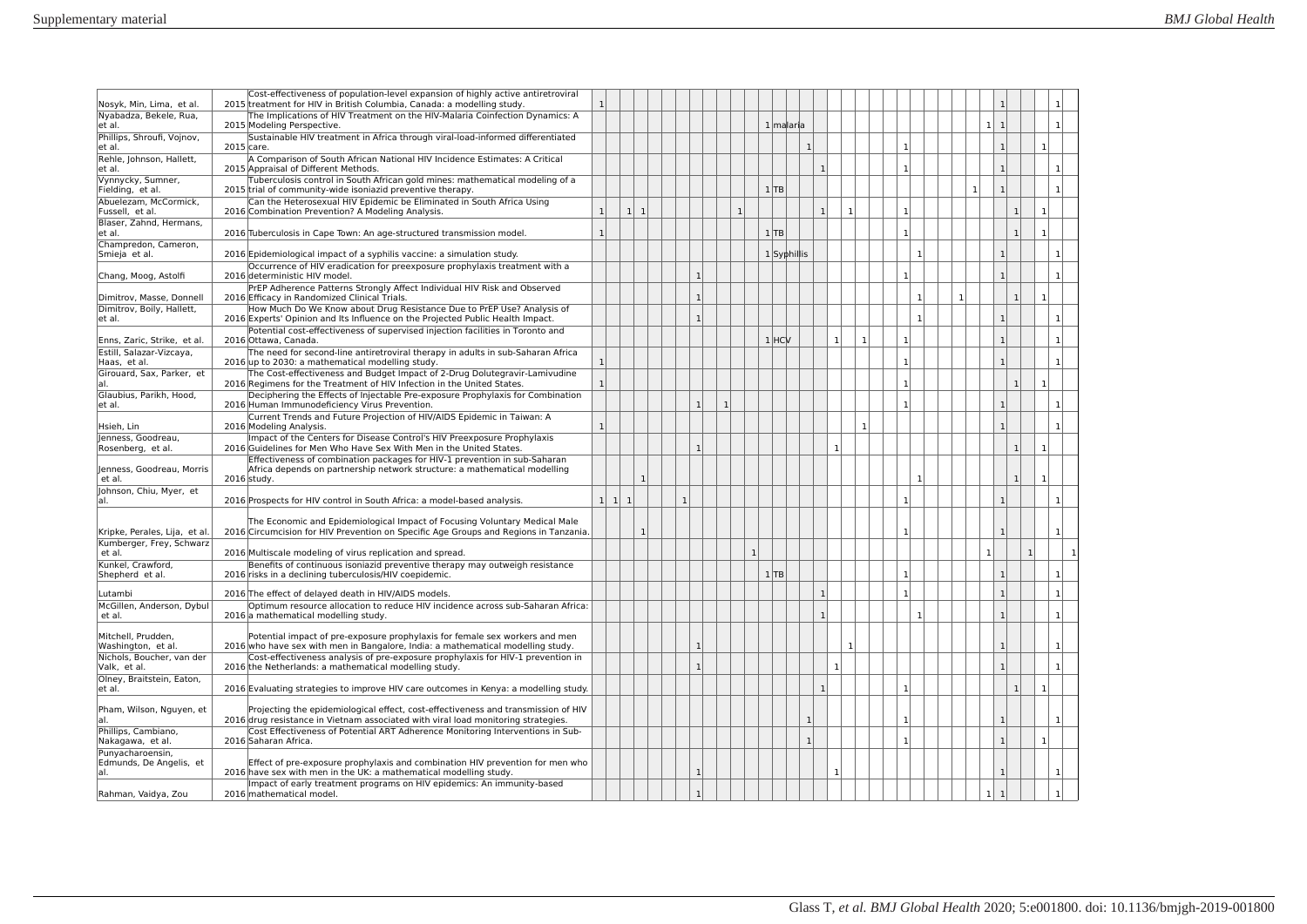| Roberts, Khanna.<br>Barnabas, et al.      | Estimating the impact of universal antiretroviral therapy for HIV serodiscordant<br>2016 couples through home HIV testing: insights from mathematical models.                          |  |  |  |  |  |                |                |  |  |  |  |   |  |
|-------------------------------------------|----------------------------------------------------------------------------------------------------------------------------------------------------------------------------------------|--|--|--|--|--|----------------|----------------|--|--|--|--|---|--|
| Ross, Cinti, Hutton                       | Implementation and Operational Research: A Cost-Effective, Clinically Actionable<br>Strategy for Targeting HIV Preexposure Prophylaxis to High-Risk Men Who Have<br>2016 Sex With Men. |  |  |  |  |  |                |                |  |  |  |  |   |  |
| Sanchez-Gonzalez                          | The cost-effectiveness of treating triple coinfection with HIV, tuberculosis and<br>2016 hepatitis C virus.                                                                            |  |  |  |  |  | 1 TB and HCV   |                |  |  |  |  |   |  |
| Shah, Risher, Berry et al.                | The Epidemiologic and Economic Impact of Improving HIV Testing, Linkage, and<br>2016 Retention in Care in the United States.                                                           |  |  |  |  |  |                | 1 <sup>1</sup> |  |  |  |  |   |  |
| Sharma, Farguhar, Ying,<br>let al.        | 2016 Modeling the Cost-Effectiveness of Home-Based HIV Testing and Education                                                                                                           |  |  |  |  |  |                |                |  |  |  |  |   |  |
| Tweya, Keiser, Haas, et                   | Comparative cost-effectiveness of Option B+ for prevention of mother-to-child<br>2016 transmission of HIV in Malawi.                                                                   |  |  |  |  |  |                |                |  |  |  |  |   |  |
| Ying, Sharma, Celum, et                   | Home testing and counselling to reduce HIV incidence in a generalised epidemic<br>2016 setting: a mathematical modelling analysis.                                                     |  |  |  |  |  |                |                |  |  |  |  |   |  |
| Zahnd, Salazar-Vizcaya,<br>Dufour, et al. | Modelling the impact of deferring HCV treatment on liver-related complications<br>2016 in HIV coinfected men who have sex with men.                                                    |  |  |  |  |  | 1 HCV or liver |                |  |  |  |  |   |  |
| Akudibillah, Pandey,<br>Medlock           | 2017 Maximizing the benefits of ART and PrEP in resource-limited settings.                                                                                                             |  |  |  |  |  |                |                |  |  |  |  | 1 |  |
| Awad, Sgaier, Lau, et al.                 | Could Circumcision of HIV-Positive Males Benefit Voluntary Medical Male<br>2017 Circumcision Programs in Africa? Mathematical Modeling Analysis.                                       |  |  |  |  |  |                |                |  |  |  |  |   |  |
| lenness. Sharma.<br>Goodreau. et al.      | Individual HIV Risk versus Population Impact of Risk Compensation after HIV<br>2017 Preexposure Prophylaxis Initiation among Men Who Have Sex with Men.                                |  |  |  |  |  |                |                |  |  |  |  |   |  |
| Nakagawa                                  | An epidemiological modelling study to estimate the composition of HIV-positive<br>2017 populations including migrants from endemic settings.                                           |  |  |  |  |  |                |                |  |  |  |  |   |  |
| Phillips, Stover,<br>Cambiano, et al.     | Impact of HIV drug resistance on HIV/AIDS associated mortality, new infections<br>2017 and antiretroviral therapy program costs in sub-Saharan Africa.                                 |  |  |  |  |  |                |                |  |  |  |  |   |  |
| Smith, Heffron, Butler, et                | Could misreporting of condom use explain the observed association between<br>2017 injectable hormonal contraceptives and HIV acquisition risk?                                         |  |  |  |  |  |                |                |  |  |  |  |   |  |